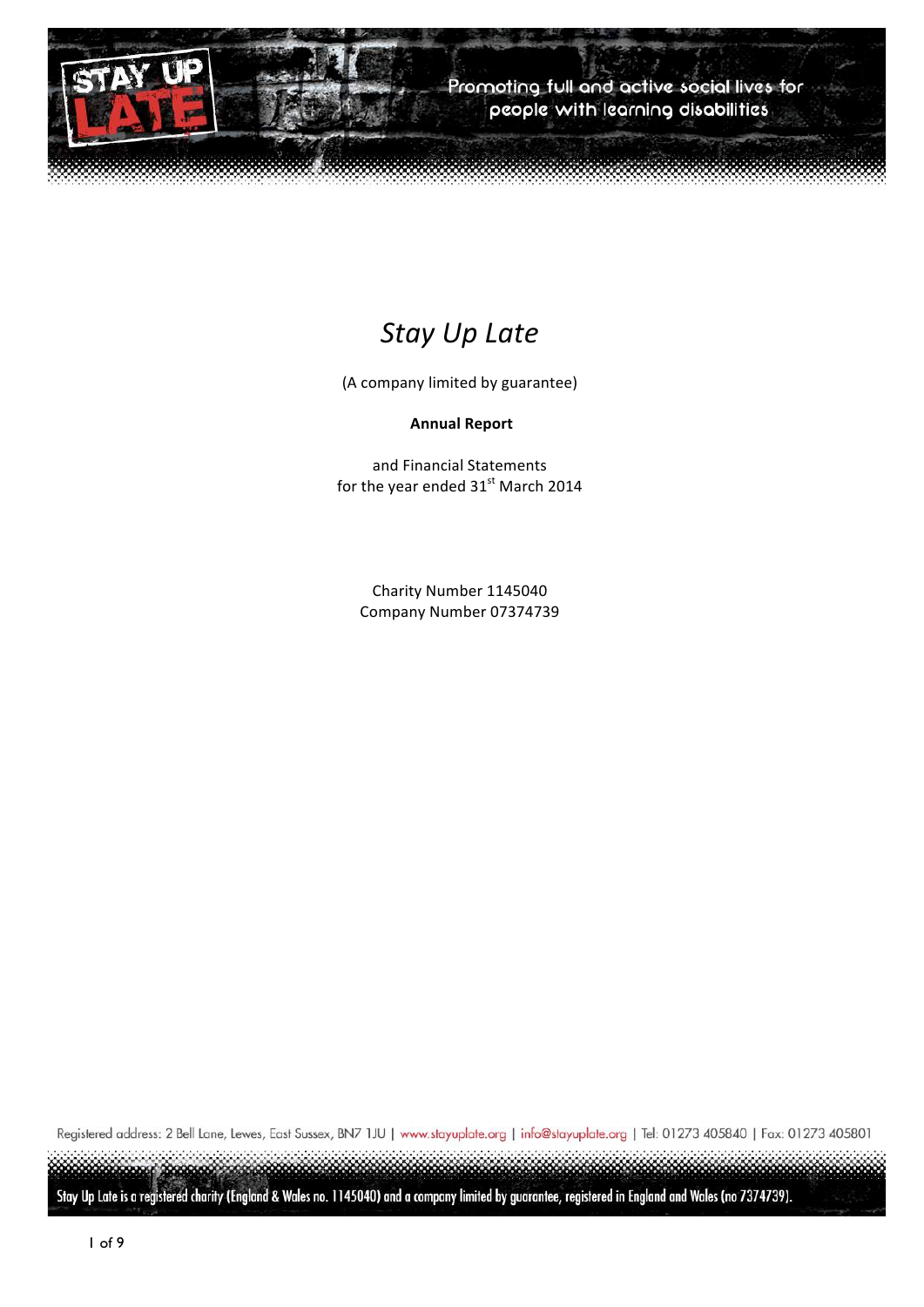

# *Stay Up Late*

(A company limited by guarantee)

Report and financial statements for the year ended  $31<sup>th</sup>$  March 2014

| <b>Contents</b>                        | Page     |
|----------------------------------------|----------|
| Legal and administrative information   | 3        |
| Trustees report                        | 4        |
| Financial statements and balance sheet | Appendix |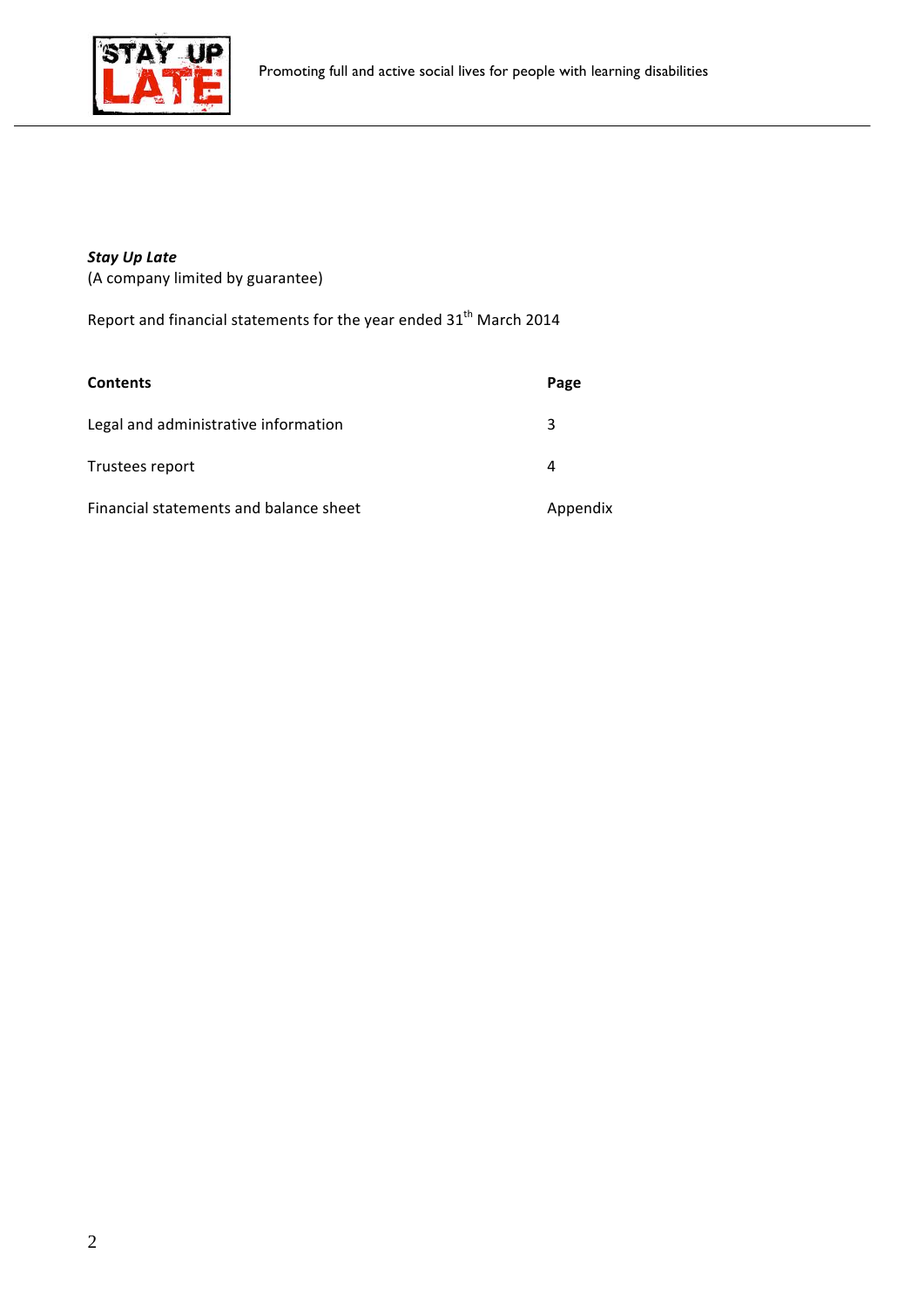

### *Stay Up Late*

Trustees report for the year ended  $31<sup>st</sup>$  March '14

### **Reference and administrative information**

| address:                     | Registered office and operational 2 Bell Lane, Lewes, East Sussex, BN7 1JU |
|------------------------------|----------------------------------------------------------------------------|
| Company registration number: | 07374739                                                                   |
| Charity registration number: | 1145040                                                                    |
| <b>Charity Name:</b>         | Stay Up Late                                                               |

#### **Trustees**

| <b>Neil Holmes</b>   | Chair             |
|----------------------|-------------------|
| <b>Paul Richards</b> | Company secretary |
| Daniel Sawyer        | Treasurer         |
| <b>Phil Perkins</b>  |                   |
| Alice Fox            |                   |
| Gus Garside          |                   |
| Tony Bamforth        |                   |
| Teresa Moon          |                   |
| Jerry Rothwell       |                   |
| Tina Poyzer          |                   |
| Max St John          |                   |
| Simon Hughes         |                   |
|                      |                   |

#### Auditor: **DETAILS NEEDED**

Bankers: Co-operative Bank, Delf House, Skelmersdale, Lancashire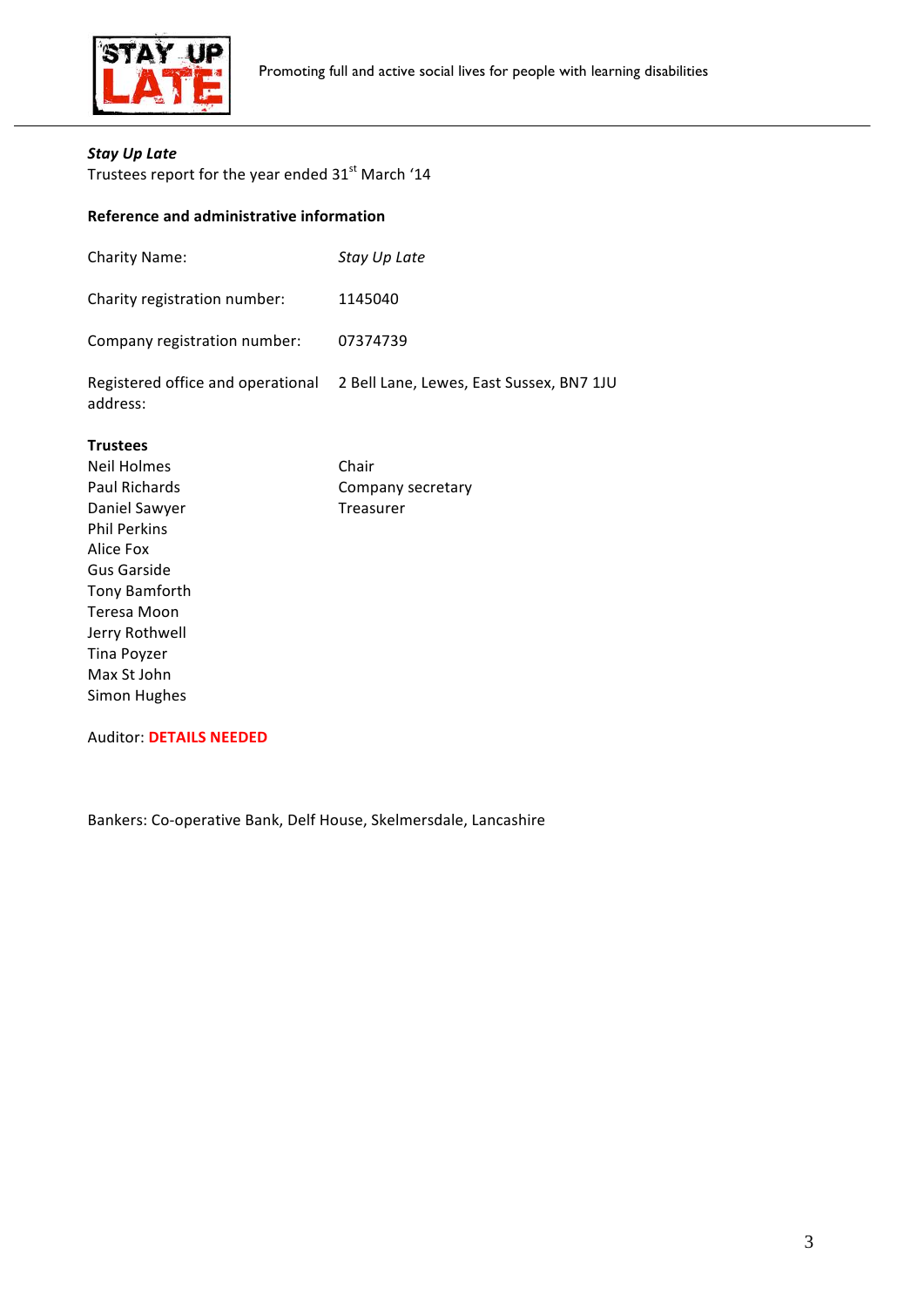

#### Overview from Chair

This year has seen numerous positive developments and achievements for the charity. One of the most noteworthy activities this year has been the growth and development of Gig Buddies. This innovative project is a leader in its field and the model which we have developed can become a template ('Gig Buddies In A Box') for other organisations and groups nationally. An aim for the charity during 2014-15 is to identify funding so that we can role the model out and create a toolkit for others to use.

We were pleased to be in the position to agree a secondment arrangement for our Project Director of one day a week into the charity: it is important that we maintain this arrangement which reflect the minimum operational demands of running the charity.

Our financial position this year has been robust, with the charity growing from a turnover of £43,114 last year to £58,571 this financial year. We maintain a focused eye on our 'core running cost'. Alongside grant funding we will also need to continue to create fundraising opportunities to ensure we secure enough unrestricted funds to allow us to finance our basic operational costs, and we will include an allocation of 'core running cost' in to any future funding bids we apply for to grant making bodies. We will aim to produce a 3 year Funding Strategy this year, which will include ways of covering our 'core running costs'.

Looking ahead into this current financial year 2014-15, we are focusing on the maintenance of our current projects, alongside seeking funding to stabilise and expand our core structure. We are keen to ensure that we can maintain the current staffing structure and expand this where fund allows, and linked to project outcomes and activities.

Developing Gig Buddies regionally and nationally is a key aim, and we are looking at a 3 year approach to its sustainability and expansion. We will be seeking funding for a dedicated Project Worker to develop our advocacy and campaigns presence. We aim to develop our on-line presence through the use of social media. Other plans include: developing the on-line shop for selling our products and merchandise; developing publicity stunts, in-particular to promote our campaigns; and to expand the opportunities for all stake holders to participate within all levels of the charities running and governance.

I would like to take this opportunity as the Chair of Trustees to thank the Board of Trustees for their continued support throughout this year. I also wish to express, on behalf of the Board of Trustees, our gratitude to all of the staff and volunteers that have made a contribution to the charity this year. A huge thanks to Paul and Madeline for their incredible passion, commitment and energy, the charity is thriving because of this.

I am passionate and excited about the future of the charity, although times are challenging regarding funding and grants due to the economic picture over the last few years, we are in a strong position to continue to grow a sustainable structure and delivery profile. I will continue to dedicate as much time and energy as I can to support the charities growth and development and look forward to another action packed year.

Very best wishes Neil Holmes Chair of Trustees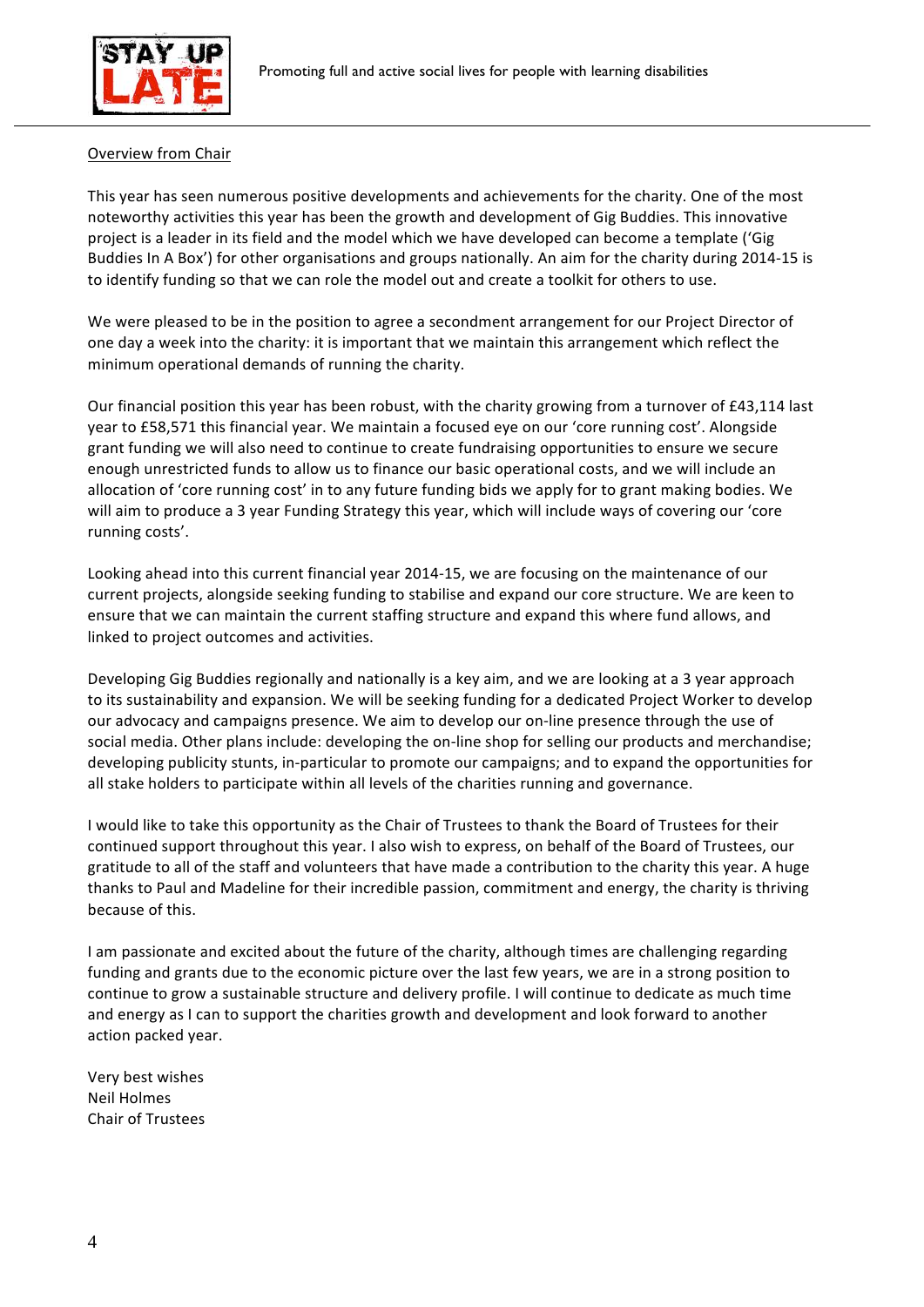

#### **Our aims and objectives**

#### Purposes and aims

Our charity's purposes as set out in the objects contained in the company's memorandum of association are:

To promote social inclusion for the public benefit by preventing people with a physical or *learning disability from becoming socially excluded, relieving the needs of those people who are* socially excluded due to such a disability and assisting them to integrate into society.

*Stay Up Late* started due to the experiences of the 'inclusive' punk band, 'Heavy Load'. The band were frustrated at seeing the disabled members of their audiences leave events early due to support staff not being able to work flexible shift patterns, with shifts typically finishing at 10pm. Stay Up Late started as an awareness raising campaign and was featured in the documentary 'Heavy Load' (BBC, US TV and cinema release) meaning the issue reached a wide audience and Heavy Load realized that they were not alone in their frustration. The film also enabled Heavy Load to start building an extensive database of supporters, many of whom were experiencing similar issues in their own settings and localities around the UK, and further afield.

Heavy Load had itself developed out of support work for the band members within Southdown Housing Association, who supported the creation of *Stay Up Late* both financially and in kind, and have promoted *Stay Up Late* at every opportunity over as the charity develops and grows.

The aim of the charity is to promote the rights of individuals with learning disabilities to be able to lead the lifestyle of their choosing.

#### **Ensuring our work delivers our aims**

We review our aims, objectives and activities each year. This review looks at what we achieved and the outcomes of our work as a new company and in our first full year as a registered charity.

In our first year full year as a registered charity we have continued to ensure that we have established ourselves on a firm footing, both in terms of governance and financially. This has also seen us recruit new trustees, and say goodbye to some, fundraising and of course employing our first paid worker, Madeline Denny, to run our Gig Buddies project.

#### The focus of our work

The overall aim of our work is to promote full and active social lives for people with learning disabilities. We do this through:

- Advocacy making people with learning disabilities aware of their rights, and supporting them to think about how they want to lead their lives.
- Influencing working with commissioners of services to find ways to design services that have individuals' choices promoted at the very core.
- Awareness raising working with providers of services to support them to think about ways in which they can be more flexible in the way their support staff work and plan shift patterns.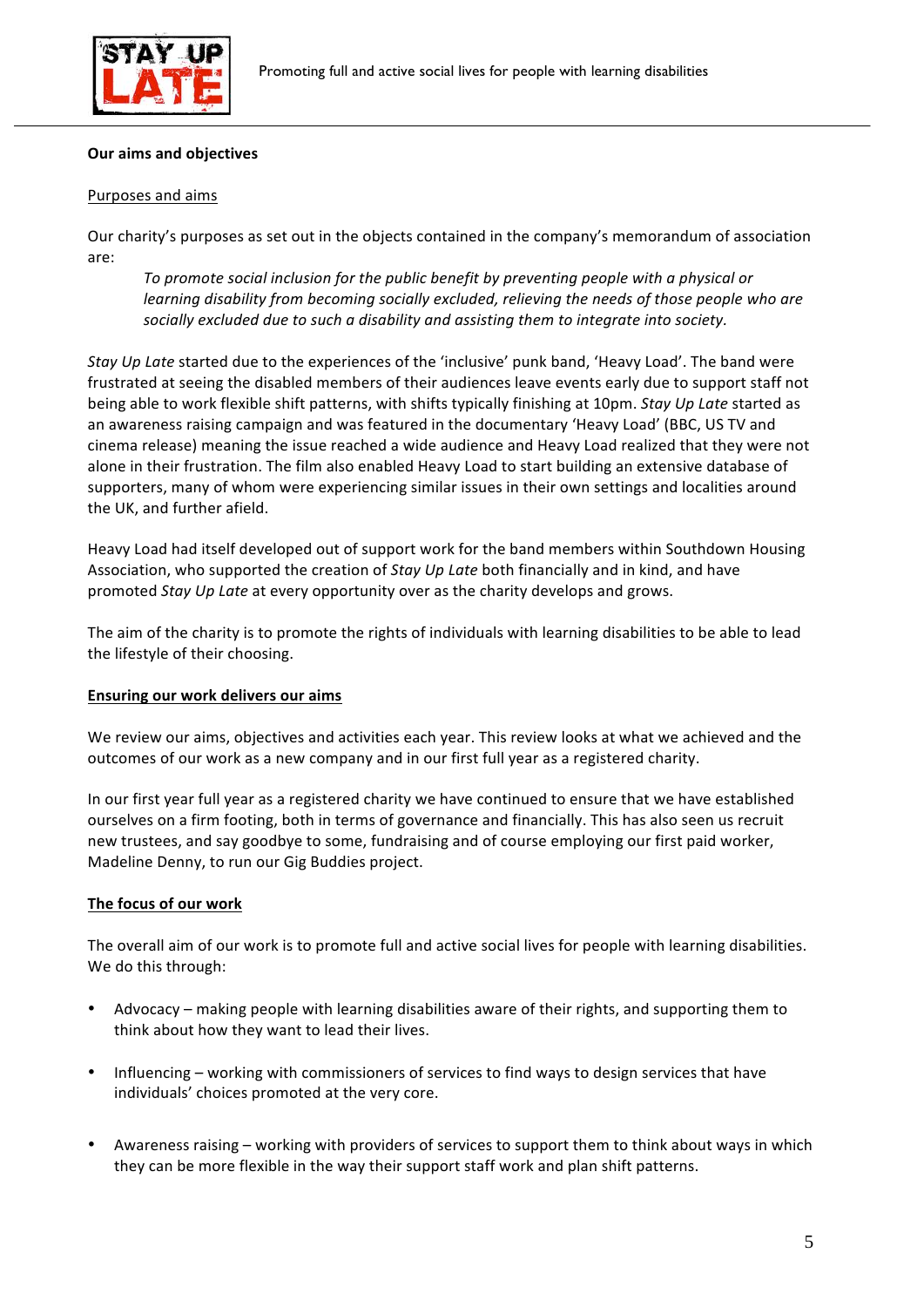

- Action through awareness raising events such as performances and club nights where we provide opportunities for people with learning disabilities to *Stay Up Late*, socialise and be involved in coproducing events.
- Volunteering through our Gig Buddies project; creating volunteering opportunities to enable people with learning disabilities to attend mainstream activities in the community, and also through involving people with learning disabilities on our advisory group.
- Inspiring  $-$  creating ways to inspire the general public about the role that people with learning disabilities can lead in society when given the opportunity. An example of this is our Wild Things releases, showcasing original music made by people with learning disabilities from around the world.

#### How our activities deliver public benefit

All our charitable activities focus on the promotion of the rights of people with learning disabilities to be fully involved in making choices about the way that they lead their lives, and to have their lifestyle choices respected by those that support them. This is an overview of our activity over the past year:

#### **Gig Buddies**

Our largest project is Gig Buddies. The project enables adults with a learning disability to be paired up with a volunteer gig buddy, a person with whom they share an interest in gigs or other fun evenings out. Participants on the project first meet a staff member for a detailed look at the type of volunteer that they would like to be matched to, looking at gender, experience needed, interests, rough age range etc. Stay Up Late then looks to recruit the right volunteer, and the volunteer is trained, introduced to their buddy and supervised as needed.

The main outcomes are to reduce social isolation and to ensure that people with learning disabilities are included as audience members in the cultural, music and other social events in their local area. At the time of referral 60% of participants only go out in the evenings occasionally, and 20% never go out in the evenings. Many outcomes are specific to different participants, for example: Being able to contribute to and lead a project, being able to increase skills, being able to travel to new places independently, better mental health, having a person to invite to other events (eg a family wedding), accessing cheaper tickets, being encouraged to make own choices and accessing other services suggested by the gig buddy or Stay Up Late staff.

Here are the main project outputs:

- We launched the project with a gig at Komedia, Brighton, which sold out (capacity 120). Half the acts were musicians with learning disabilities.
- We have held 6 training courses for new volunteers, covering our values, inclusion, supporting people with a learning disability, safeguarding, what to do if...s, boundaries. Another outcome from training is that friendships start to form between volunteers. The training is co-faciliated by the Gig Buddies Project Manager, a Storm and Thunder Team Member and the Director.
- Over 50 people have volunteered as a gig buddy over the last year.
- 44 people have had a gig buddy volunteer over the last year (of these, 4 are currently waiting for a new volunteer and 2 have left the project). They have attended an average of 6 gigs each so around 226 gigs (or other activities that the buddies have chosen) have been attended.
- There have been 8 gig buddies socials, including 3 meet-ups in the pub, a club night, 2 picnics and 2 gigs. Many gig buddies also go to gigs as small groups, creating their own 'socials' and many people use Kiss My Disco nights as socials where they can meet other gig buddies.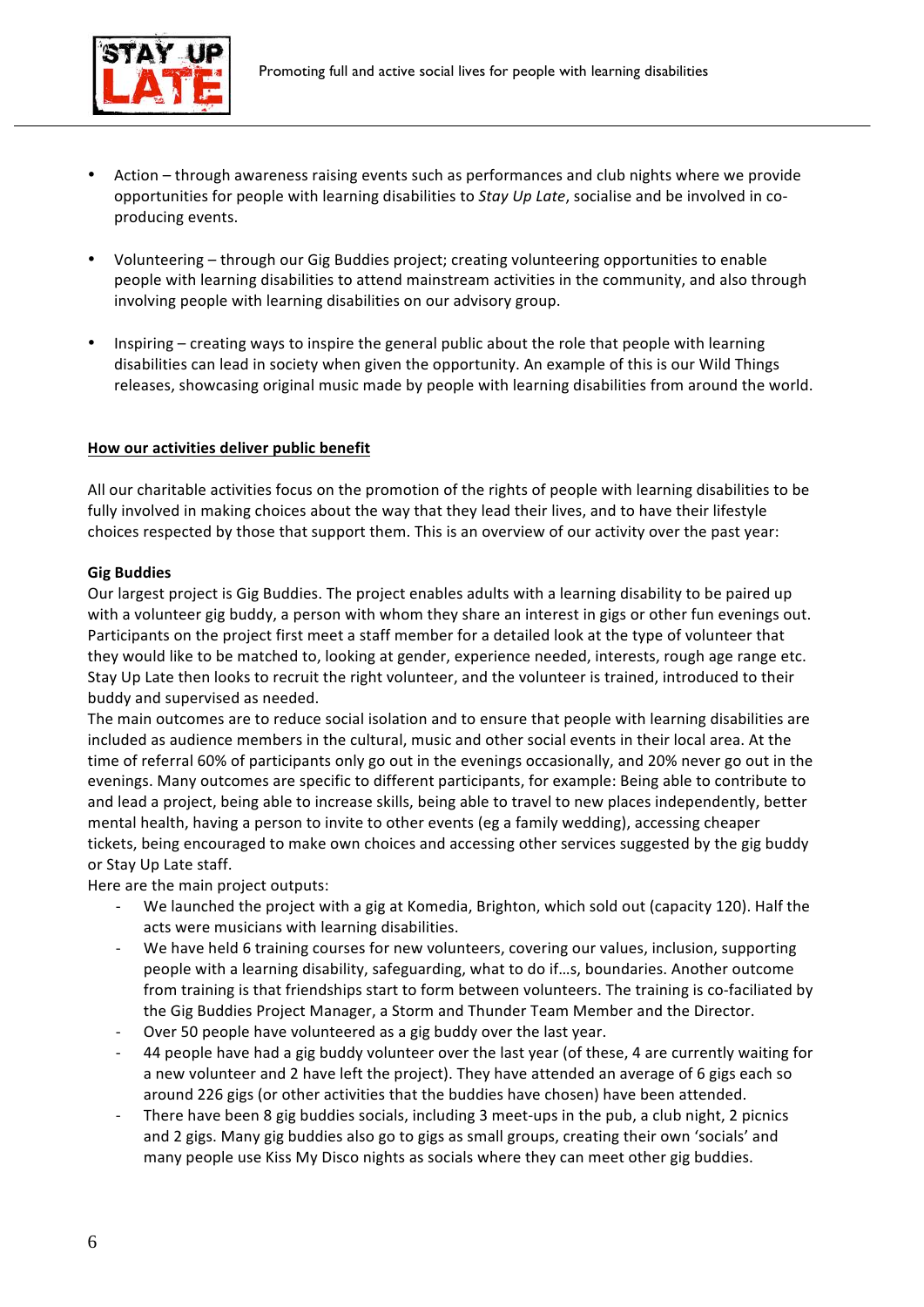

- Gig Buddies has had a presence at various festivals. At Glastonbury Festival, 2 participants volunteered for Attitude is Everything on the disabled viewing platforms, supported by Stay Up Late volunteers and staff. A group of 20 gig buddies attended Shakedown Festival. A pair of buddies also attended Southseafest and the Hastings Beer and Music Festival.
- Stay Up Late is partially led by an advisory group of people with lived experience of being gig buddy participants. They have democratically named themselves the Storm and Thunder Team.
- One Storm and Thunder Team member attended the Trustees Strategic Direction Meeting to help steer the direction of the organization. The team have held 9 meetings and have completed a variety of voluntary work between meetings as well, for example hosting visitors in the Art-Is project, training volunteers, leading workshops at conferences, organizing events.

85% of Gig Buddy volunteers state at interview that they do not have any friends who have a learning disability. Gig Buddies seeks to dispel many of the barriers that people with and without learning disabilities face in becoming friends, through careful facilitation, support and connecting.

### **The Wild Things juke box**

This project has now been completed and following the juke box's premier at the Side By Side exhibition at the Royal Festival Hall we now have three distinct versions, all featuring a unique rhino head sculpture created by visual artists with learning disabilities and facilitator Cash Aspeek. The juke boxes contain music we've collected my people with learning disabilities from around the world and have been exhibited at Heart N Soul in London, the Aldingbourne Country Centre shop, Learning Disability Today at Olympia and the Learning Disability Wales and BILD conferences.

### **The Q-Kit**

We were part of a partnership with Southdown Housing Association in developing the Q-Kit Quality Testing Tool and it is wonderful to see how they have taken this forward with their teams of peerquality checkers conducting reviews both for Southdown and externally (for East Sussex Healthwatch).

### **Kiss My Disco**

The Kiss My Disco club nights continue to be a great success with us staging nights in a variety of venues across East Sussex. In the past year we've run nights in Crowborough, Lewes, Eastbourne and at the De La Warr Pavilion in Bexhill. Attendances are growing and the nights are earning a reputation for being a great night out where everyone feels welcome. These have been delivered with thanks to funding from the East Sussex Art Partnership.

# **Conferences and events**

We've had a presence at a variety of conferences over the past year:

- City Camp Brighton, providing an update on the Gig Buddies project.
- The Great Escape Festival, providing a talk to convention delegates looking at ways in which we can create access to mainstream music for both performers and audiences with learning disabilities.
- Learning Disability Today (Olympia), running an information stall with the help of one of our Gig Buddies participants. Paul was also featured in a series of short interview films which were used in the publicity running up to the event.
- British Institute of Learning Disabilities (BILD) Annual Conference, running workshops with providers, service users and professionals to consider how we can remove the blocks preventing people really leading the lives they want.
- Learning Disability Wales, running similar workshops as at BILD and giving presentation about Gig Buddies.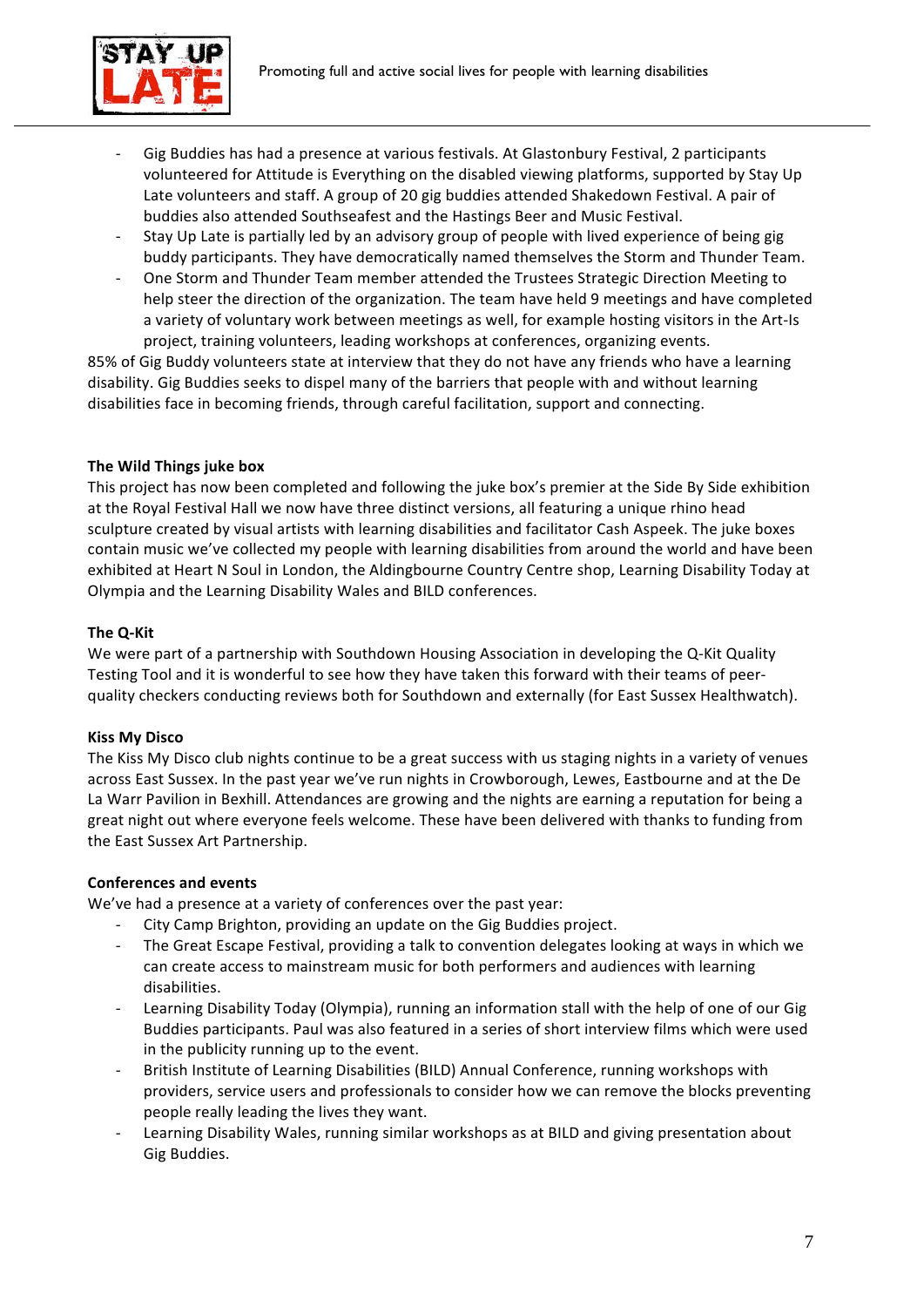



- It's Not On Hate Crime Conference, running workshops to write punk songs addressing issues around hate crime.
- We've run information stalls and People's Day Brighton, Kemptown Carnival, Pride and the 3VA information fairs in Lewes and Eastbourne.
- Being guest speakers at Create Brighton.
- Paul talking about the Stay Up late story in the People's Parlour at WOMAD.
- One of our volunteers organized a gig with Chris T-T in Eastbourne for us.

#### **ART-is**

We were thrilled to be invited to bid for funding to be part of ART-is, a partnership between organizations in Poland, Iceland, Belgium, Malta, Spain, Finland and the UK to create a festival celebrating art by people with learning disabilities to be held in Malta in June 2015.

The project started with a trip to Iceland in October which enabled us to take two of the Storm and Thunder team for a wonderful weekend of work, site-seeing and socializing.

We reciprocated by hosting a visit to Brighton in March which enabled our participants to act as cultural leaders, taking the visitors to gigs in the city so we could reflect on our experiences to work in to the plan for the final festival. The highlight of the weekend for many was Storm and Thunder Team member Daniel leading a guided walking tour of Brighton.

#### **Publicity**

Interest in the work of the charity continues to be high and has resulted in us being mentioned in an article in the NME about access to mainstream gigs for disabled music fans, and Paul was also interviewed on UCB radio.

#### **Outreach**

We have been limited in our capacity to deliver a lot of outreach but we continue our relationship with Somerhill Junior School in Hove where Paul and members of Heavy Load are invited to take classes of children and teach them about disability hate crime, being positive about the contributions people with disabilities make to the community, and how to be little punks!

#### **New office**

Gig Buddies started with a rented desk at Southdown's office in Brighton but lack of space was always a frustration due to our plans to involve more volunteers and participants in work at the office. In March we were presented with the opportunity of free office space, with thanks to Centric Projects. We have now established ourselves in Prestamex House and are able to use the space to involve a greater number of people in supporting our work, running training sessions and also finding some much needed storage for our equipment.

#### **Funders**

East Sussex County Council Brighton and Hove Learning Disability Development Fund Southdown Housing Association Brighton and Hove City Council Small Grants Sussex Community Foundation **Arts Council** The Pebble Trust East Sussex Arts Partnership Awards For All Eastbourne Borough Council Grundtvig Programme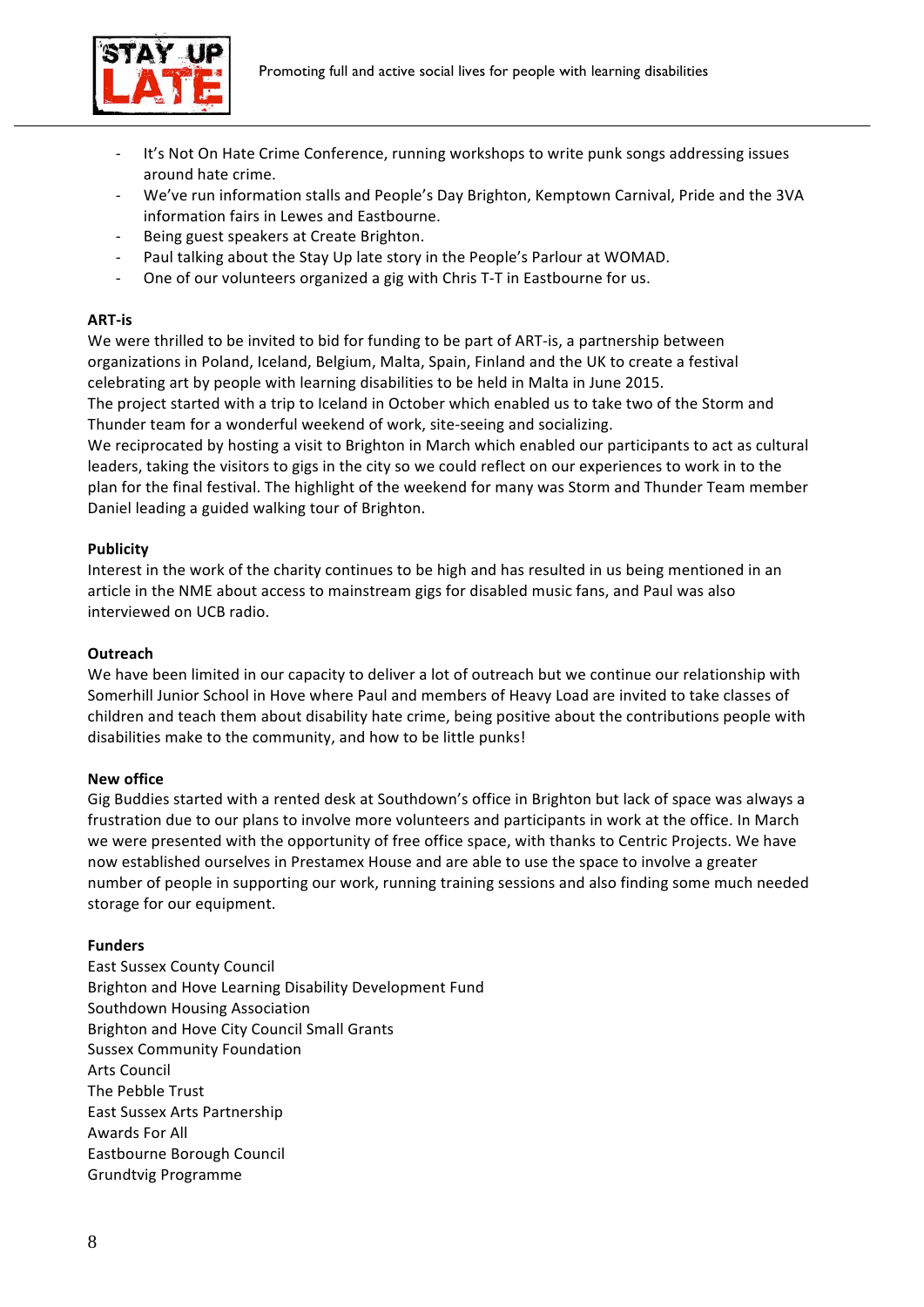

We're also grateful for the ongoing support of people who put on their own fundriaising efforts to support our work, in particular Denis and Aideen Jones for opening up their beautiful garden every year.

We have also developed a relationship with up and coming band UKID who have run a fundraiser for us in Staines and are looking to support us in other ways.

Looking to next year:

- We are actively working on developing Gig Buddies as a model to replicate, and whilst there has been a considerable amount of interest in this from groups around the UK we are wanting to act cautiously so that the final model fits with our ethos, and is well thought through and trusted. We are talking to Thera Scotland about the possibility of developing the tool as a piece of Action Research, enabling a project to be set up in Edinburgh. We are also pursuing other possibilities and have secured some pro-bono support with this.
- We have also secured some pro-bono support, through Skills Exchange, to develop a database system which is wonderful news.
- The Gig Buddies web app has been built and is ready to go. We will launch it once we have populated it with some content. This is something that we can re-brand and offer to 'franchisees' as Gig Buddies develops.
- We're very excited to have been able to recruit Kate Ogden to support Madeline on Gig Buddies and also Jesse Cutts as an events organizer through DV8 and will be staging a series of gigs/fundraisers over the coming year.
- We will be looking at how we can develop the 'Stay Up Late campaign' side of our work and assessing our impact and reach.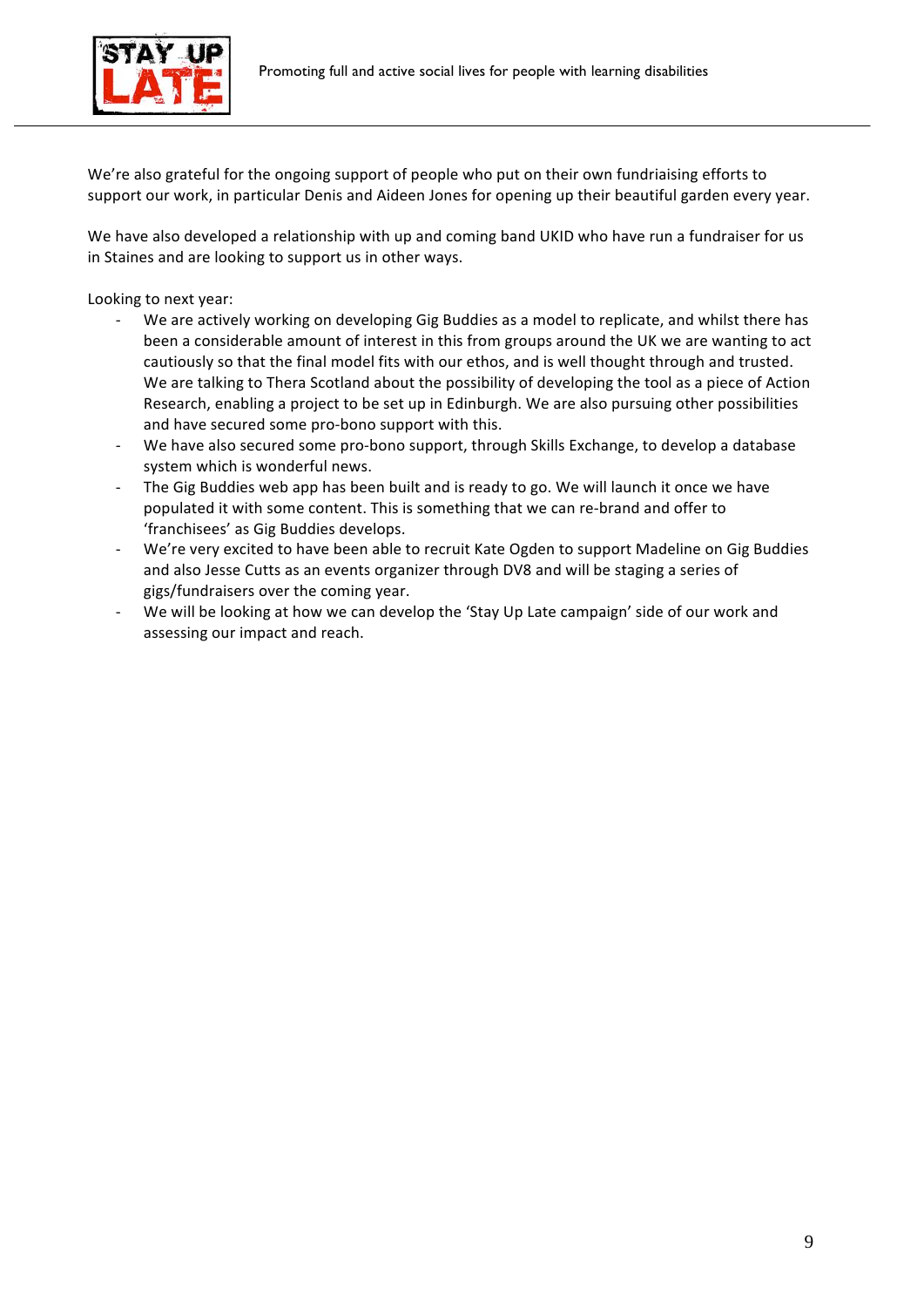# **STAY UP LATE FINANCIAL STATEMENTS 31 MARCH 2014**



**Charity Number 1145040**

**PARTNERS IN ENTERPRISE LIMITED**

Accountants & Taxation Advisors 3a South House Bond Estate Bond Avenue Milton Keynes Buckinghamshire MK1 1SW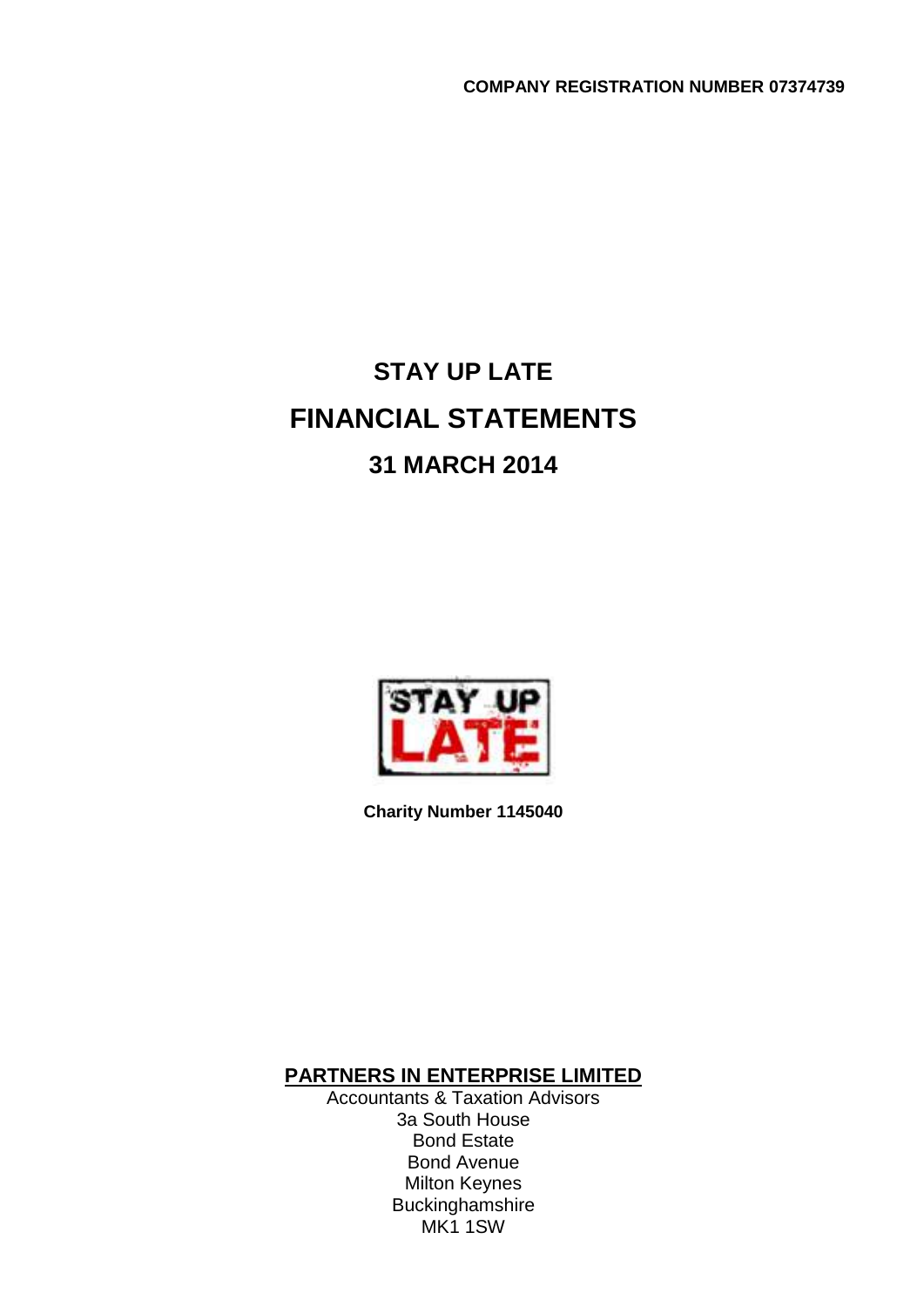# **FINANCIAL STATEMENTS**

# **YEAR ENDED 31 MARCH 2014**

| <b>CONTENTS</b>                                                                         | <b>PAGE</b> |
|-----------------------------------------------------------------------------------------|-------------|
| <b>Trustees Annual Report</b>                                                           | 1           |
| Independent examiner's report to the members                                            | 4           |
| Statement of financial activities (incorporating the<br>income and expenditure account) | 6           |
| <b>Balance sheet</b>                                                                    | 7           |
| Notes to the financial statements                                                       | 8           |
| The following pages do not form part of the financial statements                        |             |
| Detailed statement of financial activities                                              | 13          |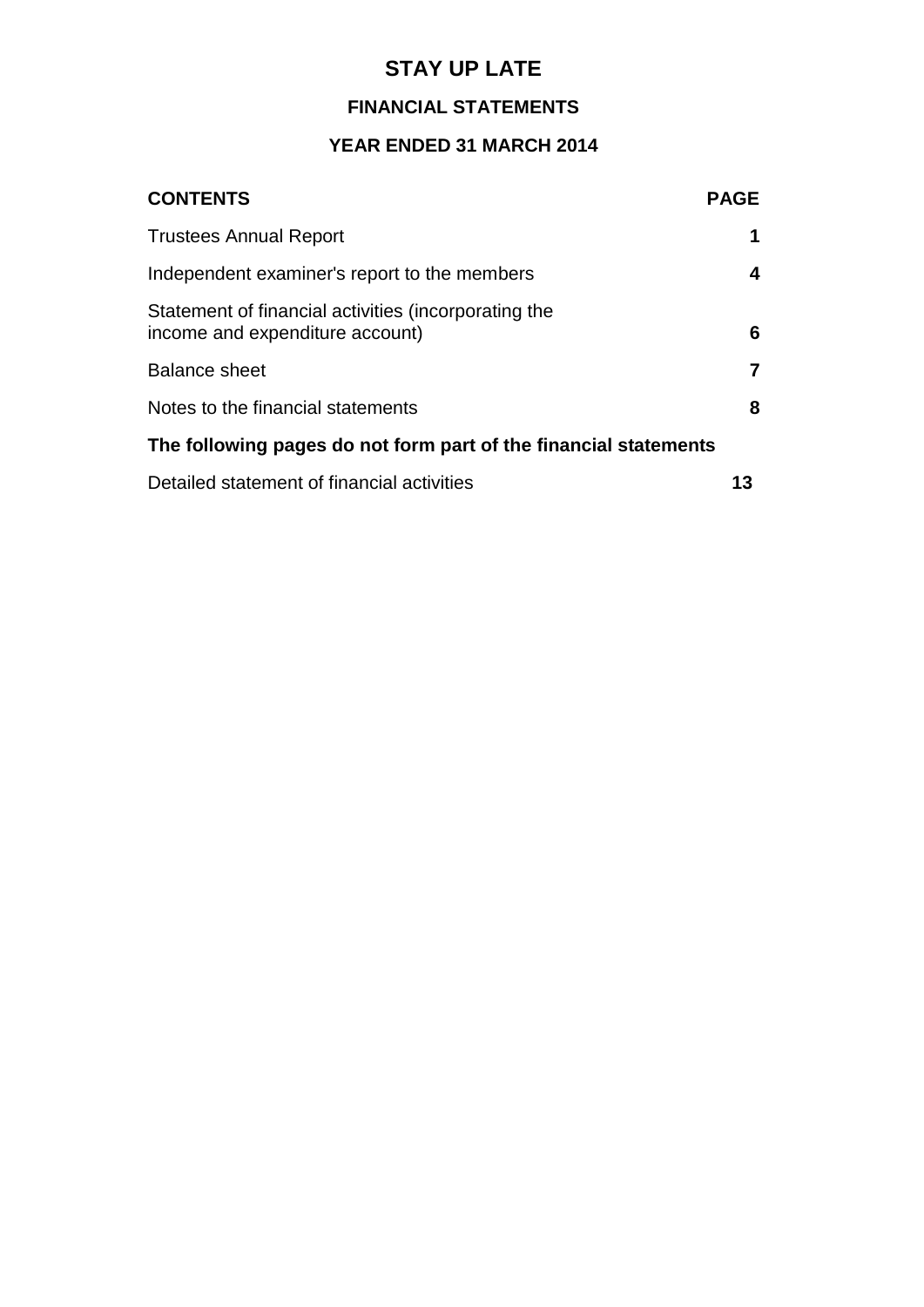## **TRUSTEES ANNUAL REPORT**

# **YEAR ENDED 31 MARCH 2014**

The trustees, who are also directors for the purposes of company law, present their report and the unaudited financial statements of the company for the year ended 31 March 2014.

# **REFERENCE AND ADMINISTRATIVE DETAILS**

| <b>Registered charity name</b>     | <b>Stay Up Late</b>                                          |
|------------------------------------|--------------------------------------------------------------|
| <b>Charity registration number</b> | 1145040                                                      |
| Company registration number        | 07374739                                                     |
| <b>Principal office</b>            |                                                              |
| <b>Registered office</b>           | 2 Bell Lane<br>Lewes<br><b>East Sussex</b><br><b>BN7 1JU</b> |

#### **The trustees**

The trustees who served the company during the period were as follows:

Alice Fox Tony Bamforth Daniel Sawyer Gus Garside Jerry Rothwell Max St John Neil Holmes Phil Perkins Simon Hughes Teresa Moon Tina Poyzer

**Secretary** Paul Richards

#### **STRUCTURE, GOVERNANCE AND MANAGEMENT**

Memorandum and Articles Incorporated 14th September 2010. New Articles adopted by special resolution dated 15th November 2011.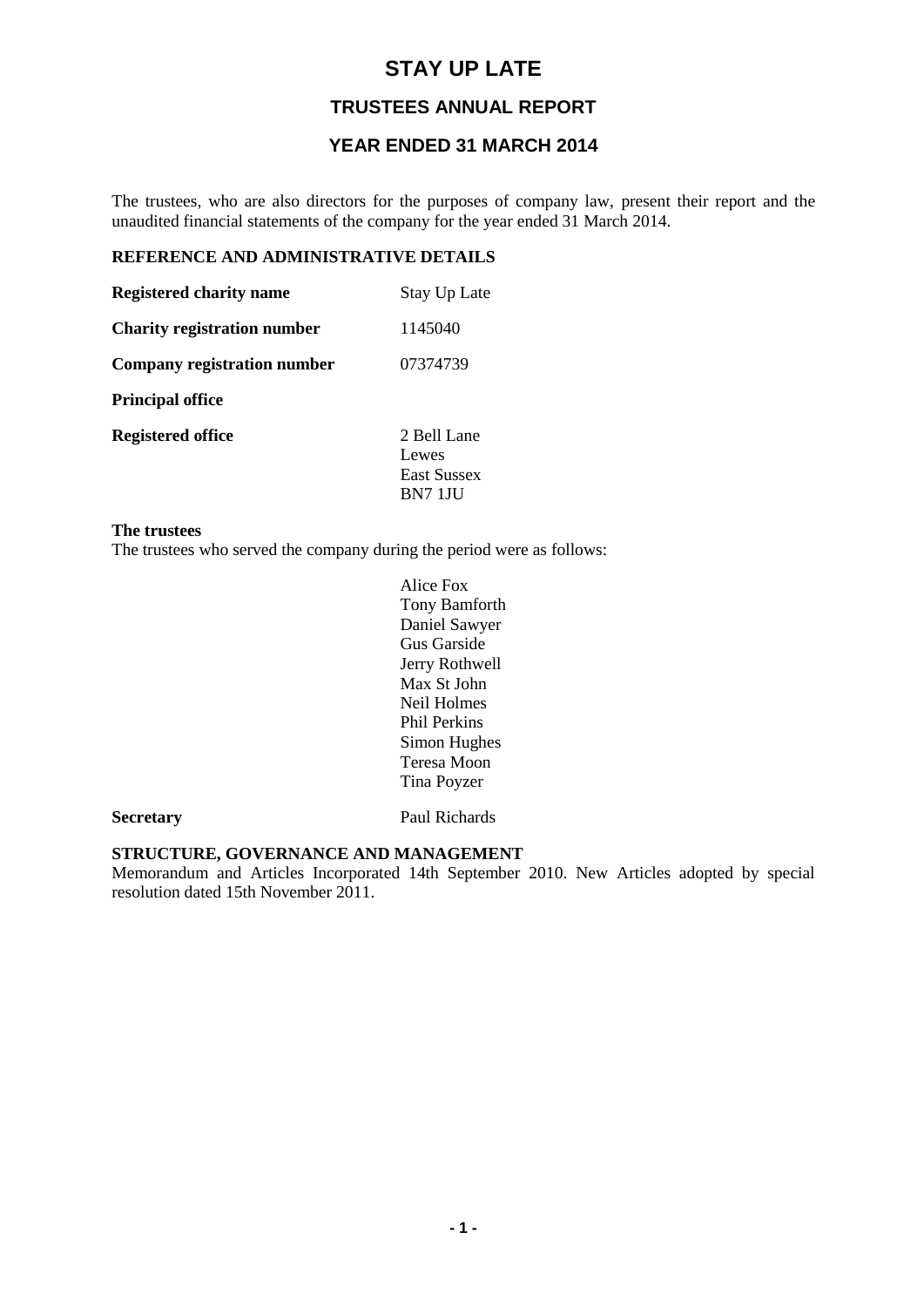### **TRUSTEES ANNUAL REPORT (continued)**

### **YEAR ENDED 31 MARCH 2014**

#### **OBJECTIVES AND ACTIVITIES**

Our charity's purposes as set out in the objects contained in the company's memorandum of association are: To promote social inclusion for the public benefit by preventing people with a physical or learning disability from becoming socially excluded, relieving the needs of those people who are socially excluded due to such a disability and assisting them to integrate into society.

The activities of the charity fall in to two main areas:

- Running our volunteer befriending scheme Gig Buddies
- Aiming to change cultures through our campaigning and awareness raising work

The charity also engages in some creative activities related to its objectives such as the ART-is project and the Wild Things Juke Box project, both of which aim to change societies perceptions around the work and contributions of people with learning disabilities.

#### **ACHIEVEMENTS AND PERFORMANCE**

This year has seen numerous positive developments and achievements for the charity. One of the most noteworthy activities this year has been the growth and development of Gig Buddies. This innovative project is a leader in its field and the model which we have developed can become a template ('Gig Buddies In A Box') for other organisations and groups nationally. It is fantastic to see how the project is having a positive and meaningful impact on the lives of people with learning disabilities and autism and also enabling people to become volunteers for the first time. It is also encouraging to see how the local music industry are engaging with the project and we are keen to foster and develop this aspect of the project. We have necessarily focussed on developing the infrastructure of the charity; setting up a user-led group (The Storm and Thunder Team) acquiring new office premises and growing our team including creating roles for office volunteers. We were pleased to be in the position to agree a secondment arrangement for our Project Director of one day a week into the charity: it is important that we maintain this arrangement which reflects the minimum operational demands of running the charity. We have also continued to raise awareness of our campaigning work running workshops, and speaking at national conferences, completed the Wild Things Juke Box project and embarked on the ART-is project with 6 European partners. Stay Up Late has continued to grow its reputation as a small charity with big ambitions; to create real change for people with learning disabilities.

#### **FINANCIAL REVIEW**

Our financial position this year has been robust, with the charity growing from a turnover of £43,114 last year to £58,571 this financial year. We maintain a focused eye on our 'core running cost'. Alongside grant funding we will also need to continue to create fundraising opportunities to ensure we secure enough unrestricted funds to allow us to finance our basic operational costs, and we will include an allocation of 'core running cost' in to any future funding bids we apply for to grant making bodies. We will aim to produce a 3 year Funding Strategy this year, which will include ways of covering our 'core running costs'. Looking ahead into this current financial year 2014-15, we are focusing on the maintenance of our current projects, alongside seeking funding to stabilise and expand our core structure. We are keen to ensure that we can maintain the current staffing structure and expand this where fund allows, and linked to project outcomes and activities.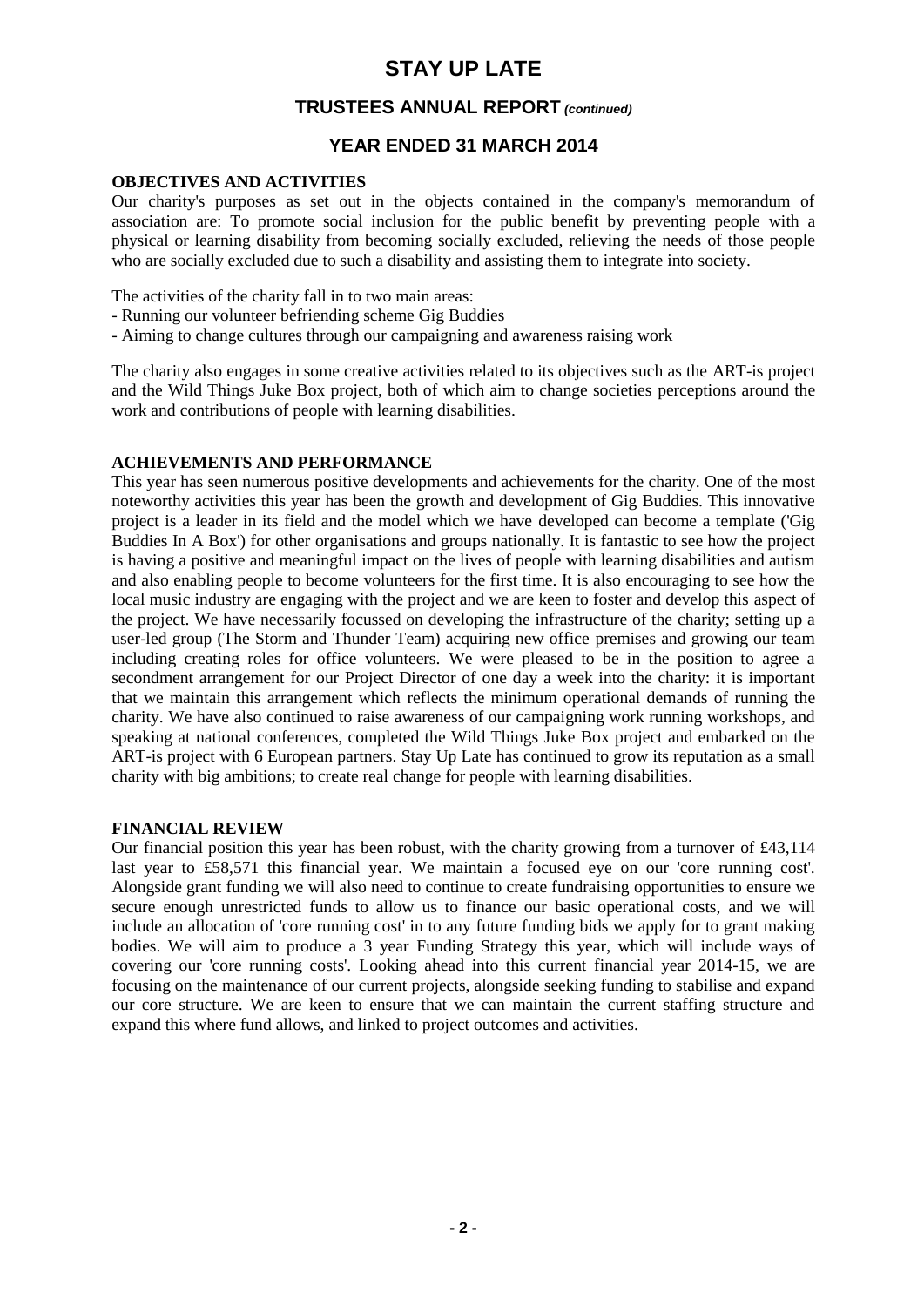### **TRUSTEES ANNUAL REPORT (continued)**

# **YEAR ENDED 31 MARCH 2014**

Reserves policy

It is the policy of the Trustees that unrestricted funds which have not been designated for a specific use should be maintained at a level equivalent to three months expenditure. The trustees consider that, in the event of a significant drop in funding, that they will be able to continue the charity's activities while consideration is given to ways in which additional funding can be raised. This level of reserves has been maintained during the year.

#### **PLANS FOR FUTURE PERIODS**

Developing Gig Buddies regionally and nationally is a key aim, and we are looking at a 3 year approach to its sustainability and expansion. We will be seeking funding for a dedicated Project Worker to develop our advocacy and campaigns presence and develop our existing networks across the UK. Other key areas of focus are: - Working with a small number of partners to implement a pilot project for the Gig Buddies model, as an action research project to inform the final product. - Developing a sustainable and stable plan to ensure the charity continues to have an impact. - Creating at least one employment opportunity for someone with a learning disability. - Reinvigorating our campaigning work, moving the ideas behind Stay Up Late from creating awareness to creating real lasting change. - Developing greater opportunities for stakeholder engagement and involvement in the work of the charity, including having at least one person with a learning disability on the board of trustees. - Developing the Gig Buddies web-app.

#### **INDEPENDENT EXAMINER**

Partners In Enterprise Ltd has been re-appointed as independent examiner for the ensuing year.

2 Bell Lane Lewes East Sussex BN7 1JU

Registered office: Signed by order of the trustees

PAUL RICHARDS Company Secretary

29 September 2014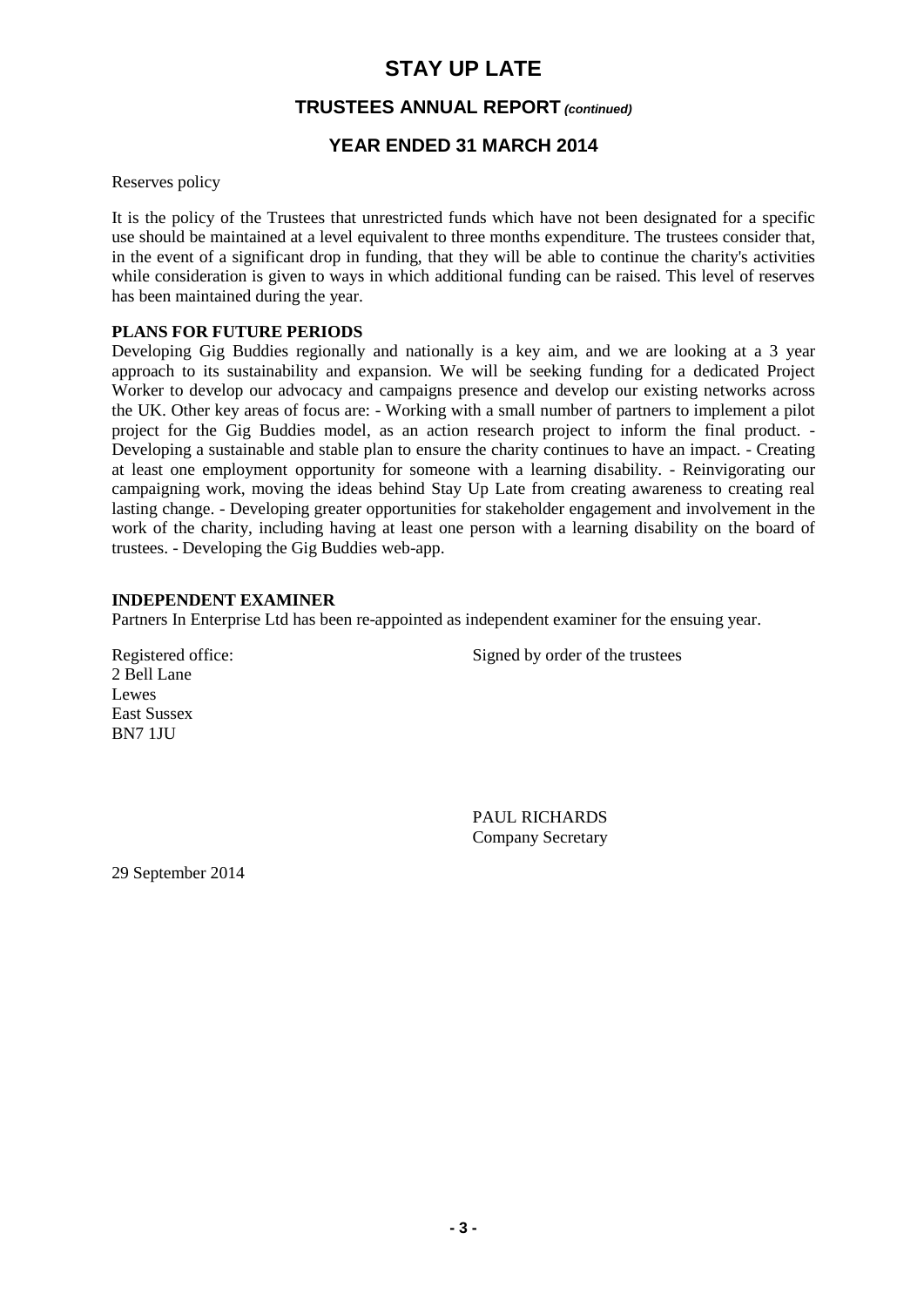## **INDEPENDENT EXAMINER'S REPORT TO THE MEMBERS OF STAY UP LATE**

# **YEAR ENDED 31 MARCH 2014**

I report on the accounts of the company for the year ended 31 March 2014 which are set out on pages 6 to 11.

### **RESPECTIVE RESPONSIBILITIES OF TRUSTEES AND EXAMINER**

The trustees (who are also the directors of Stay Up Late for the purposes of company law) are responsible for the preparation of the accounts. The trustees consider that an audit is not required for this year under section 144(2) of the Charities Act 2011 (the 2011 Act) and that an independent examination is needed.

Having satisfied myself that the company is not subject to audit under company law and is eligible for independent examination, it is my responsibility to:

- examine the accounts under section 145 of the 2011 Act;
- to follow the procedures laid down in the general Directions given by the Charity Commission under section 145(5)(b) of the 2011 Act; and
- to state whether particular matters have come to my attention.

#### **BASIS OF INDEPENDENT EXAMINER'S REPORT**

My examination was carried out in accordance with the general Directions given by the Charity Commission. An examination includes a review of the accounting records kept by the company and a comparison of the accounts presented with those records. It also includes consideration of any unusual items or disclosures in the accounts, and seeking explanations from you as trustees concerning any such matters. The procedures undertaken do not provide all the evidence that would be required in an audit and consequently no opinion is given as to whether the accounts present a 'true and fair view' and the report is limited to those matters set out in the statement below.

#### **INDEPENDENT EXAMINER'S STATEMENT**

In connection with my examination, no matter has come to my attention:

(1) which gives me reasonable cause to believe that in any material respect the requirements:

- to keep accounting records in accordance with section 386 of the Companies Act 2006; and
- to prepare accounts which accord with the accounting records, comply with the accounting requirements of section 396 of the Companies Act 2006 and with the methods and principles of the Statement of Recommended Practice: Accounting and Reporting by Charities

have not been met; or

(2) to which, in my opinion, attention should be drawn in order to enable a proper understanding of the accounts to be reached.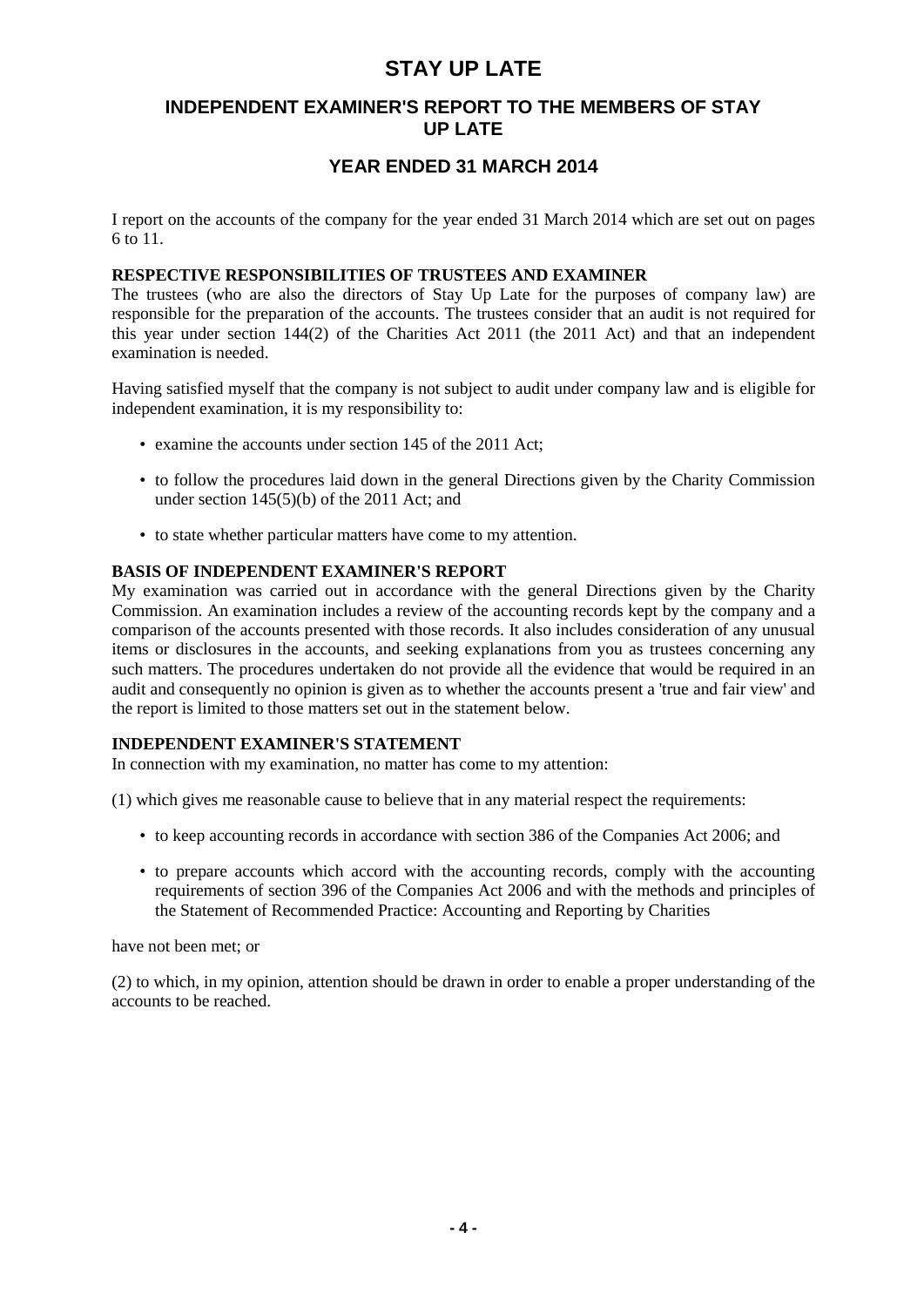## **INDEPENDENT EXAMINER'S REPORT TO THE MEMBERS OF STAY UP LATE (continued)**

# **YEAR ENDED 31 MARCH 2014**

Partners In Enterprise Ltd Independent examiner

3a South House Bond Estate Bond Avenue Milton Keynes Buckinghamshire MK1 1SW

29 September 2014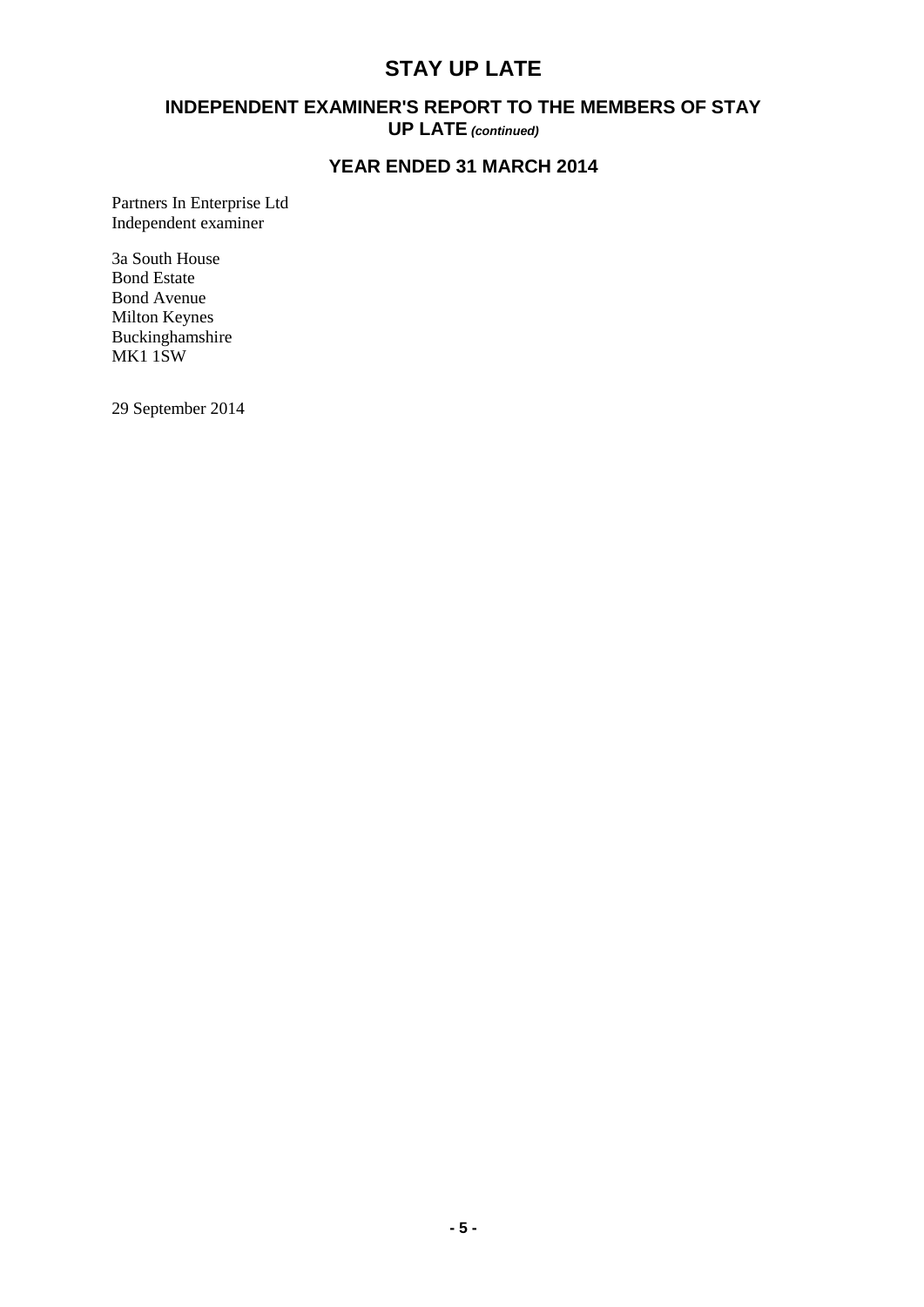### **STATEMENT OF FINANCIAL ACTIVITIES (INCORPORATING THE INCOME AND EXPENDITURE ACCOUNT)**

### **YEAR ENDED 31 MARCH 2014**

|                                                                    | <b>Note</b>  | <b>Unrestricted</b><br><b>Funds</b><br>£ | <b>Restricted</b><br><b>Funds</b><br>£ | <b>Total Funds</b><br>2014<br>£ | <b>Total Funds</b><br>2013<br>$\pounds$ |
|--------------------------------------------------------------------|--------------|------------------------------------------|----------------------------------------|---------------------------------|-----------------------------------------|
| <b>INCOMING RESOURCES</b>                                          |              |                                          |                                        |                                 |                                         |
| Incoming resources from                                            |              |                                          |                                        |                                 |                                         |
| generating funds:                                                  |              |                                          |                                        |                                 |                                         |
| Voluntary income                                                   | $\mathbf{2}$ | 4,993                                    | 53,203                                 | 58,196                          | 42,561                                  |
| Investment income                                                  | 3            | 67                                       |                                        | 67                              | 29                                      |
| Incoming resources from                                            |              |                                          |                                        |                                 |                                         |
| charitable activities                                              | 4            | 308                                      |                                        | 308                             | 524                                     |
| <b>TOTAL INCOMING</b>                                              |              |                                          |                                        |                                 |                                         |
| <b>RESOURCES</b>                                                   |              | 5,368                                    | 53,203                                 | 58,571                          | 43,114                                  |
| <b>RESOURCES EXPENDED</b>                                          |              |                                          |                                        |                                 |                                         |
| Charitable activities                                              | 5/6          | (3,637)                                  | (30, 175)                              | (33, 812)                       | (10,795)                                |
| <b>TOTAL RESOURCES</b>                                             |              |                                          |                                        |                                 |                                         |
| <b>EXPENDED</b>                                                    |              | (3,637)                                  | (30, 175)                              | (33, 812)                       | (10,795)                                |
| <b>NET INCOMING</b><br><b>RESOURCES FOR THE</b><br>YEAR/NET INCOME |              |                                          |                                        |                                 |                                         |
| <b>FOR THE YEAR</b><br><b>RECONCILIATION OF</b><br><b>FUNDS</b>    | 7            | 1,731                                    | 23,028                                 | 24,759                          | 32,319                                  |
| Total funds brought forward                                        |              | 3,884                                    | 31,972                                 | 35,856                          | 3,538                                   |
| <b>TOTAL FUNDS CARRIED</b>                                         |              |                                          |                                        |                                 |                                         |
| <b>FORWARD</b>                                                     |              | 5,615                                    | 55,000                                 | 60,615                          | 35,857                                  |

The Statement of Financial Activities includes all gains and losses in the year and therefore a statement of total recognised gains and losses has not been prepared.

All of the above amounts relate to continuing activities.

**The notes on pages 8 to 11 form part of these financial statements.**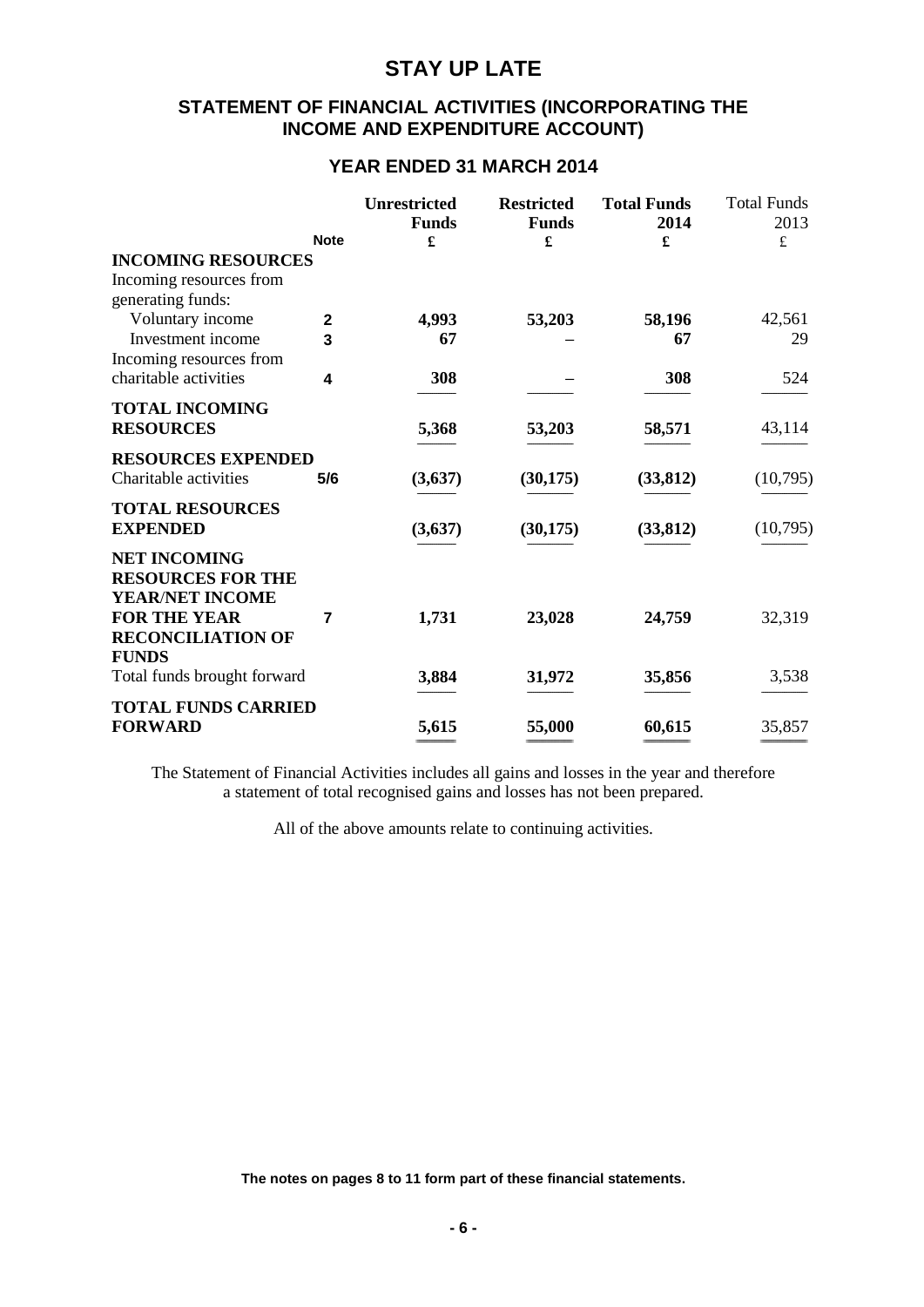# **BALANCE SHEET**

# **31 MARCH 2014**

|                                                          |             | 2014   |        | 2013    |
|----------------------------------------------------------|-------------|--------|--------|---------|
|                                                          | <b>Note</b> | £      | £      | £       |
| <b>FIXED ASSETS</b><br>Tangible assets                   | 9           |        | 5,427  | 4,629   |
| <b>CURRENT ASSETS</b>                                    |             |        |        |         |
| Cash at bank and in hand                                 |             | 55,487 |        | 33,508  |
| <b>CREDITORS: Amounts falling due within one</b><br>year | 10          | (300)  |        | (2,281) |
| <b>NET CURRENT ASSETS</b>                                |             |        | 55,187 | 31,227  |
| <b>TOTAL ASSETS LESS CURRENT LIABILITIES</b>             |             |        | 60,614 | 35,856  |
| <b>NET ASSETS</b>                                        |             |        | 60,614 | 35,856  |
| <b>FUNDS</b>                                             |             |        |        |         |
| Restricted income funds                                  | 11          |        | 55,000 | 31,972  |
| Unrestricted income funds                                | 12          |        | 5,614  | 3,884   |
| <b>TOTAL FUNDS</b>                                       |             |        | 60,614 | 35,856  |

For the year ended 31 March 2014 the company was entitled to exemption from audit under section 477 of the Companies Act 2006 relating to small companies.

=============================== ===============================

Trustees' responsibilities:

- The members have not required the company to obtain an audit of its accounts for the year in question in accordance with section 476; and
- The trustees acknowledge their responsibilities for complying with the requirements of the Act with respect to accounting records and the preparation of accounts.

These financial statements were approved by the members of the committee and authorised for issue on the 29 September 2014 and are signed on their behalf by:

| Neil Holmes | Daniel Sawyer |
|-------------|---------------|
| Chairman    | Trustee       |

Company Registration Number: 07374739

**The notes on pages 8 to 11 form part of these financial statements.**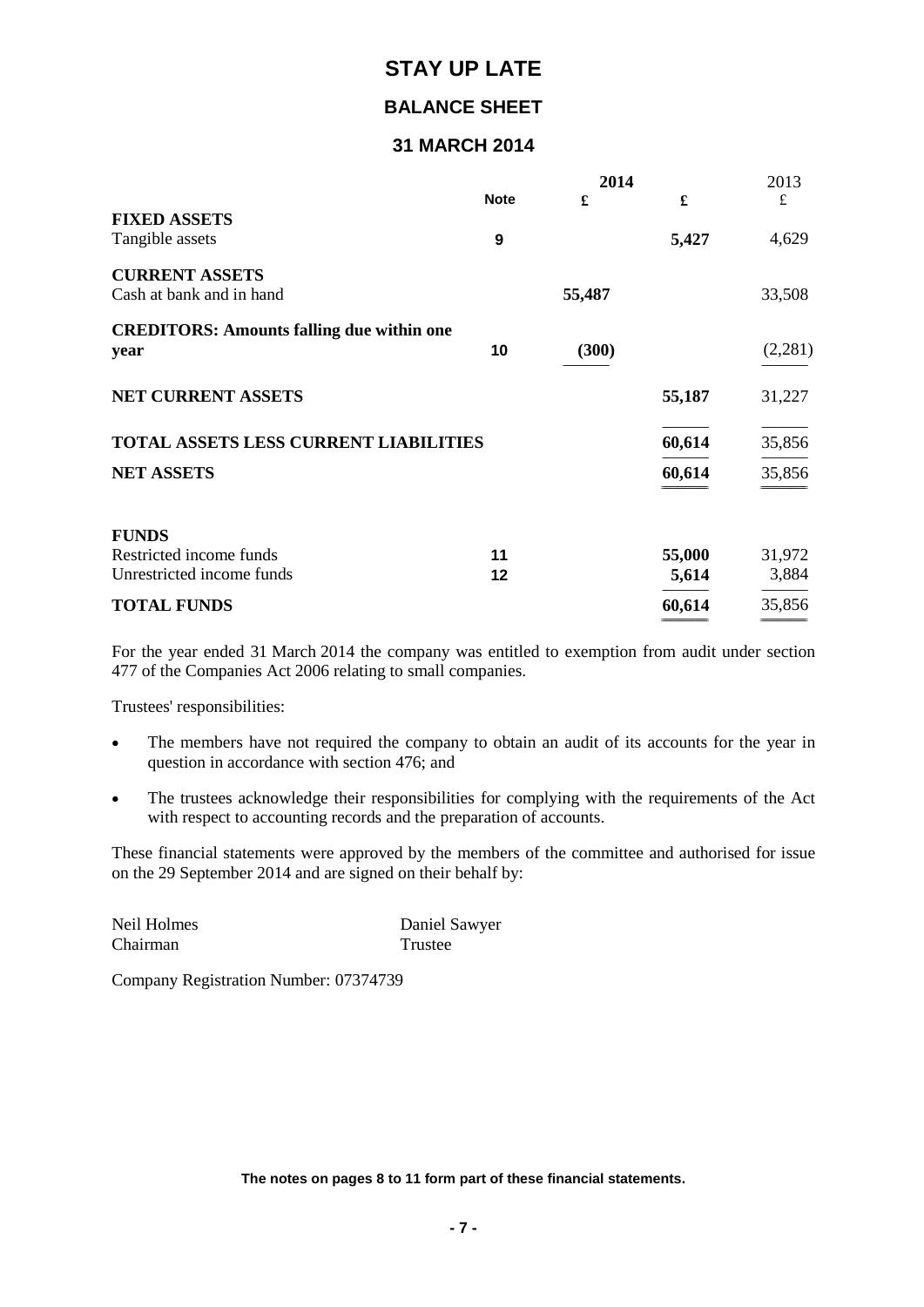### **NOTES TO THE FINANCIAL STATEMENTS**

# **YEAR ENDED 31 MARCH 2014**

#### **1. ACCOUNTING POLICIES**

#### **Basis of accounting**

The financial statements have been prepared under the historical cost convention and in accordance with applicable United Kingdom accounting standards and the requirements of the Statement of Recommended Practice 'Accounting and Reporting by Charities' issued in March 2005 (SORP 2005).

#### **Cash flow statement**

The trustees have taken advantage of the exemption in Financial Reporting Standard No 1 (revised) from including a cash flow statement in the financial statements on the grounds that the company is small.

#### **Fixed assets**

All fixed assets are initially recorded at cost.

#### **Depreciation**

Depreciation is calculated so as to write off the cost of an asset, less its estimated residual value, over the useful economic life of that asset as follows:

Equipment - 33% on cost

#### **2. VOLUNTARY INCOME**

|                  | <b>Unrestricted</b> |              | <b>Restricted Total Funds</b> Total Funds |        |
|------------------|---------------------|--------------|-------------------------------------------|--------|
|                  | <b>Funds</b>        | <b>Funds</b> | 2014                                      | 2013   |
|                  | £                   |              |                                           | £      |
| <b>Donations</b> |                     |              |                                           |        |
| Donations        | 4.993               | 53,203       | 58,196                                    | 42.561 |
|                  |                     |              |                                           |        |

#### **3. INVESTMENT INCOME**

|                          |              | <b>Unrestricted Total Funds</b> Total Funds |      |
|--------------------------|--------------|---------------------------------------------|------|
|                          | <b>Funds</b> | 2014                                        | 2013 |
|                          |              |                                             |      |
| Bank interest receivable | 67           | 67                                          | 29.  |
|                          |              |                                             |      |

#### **4. INCOMING RESOURCES FROM CHARITABLE ACTIVITIES**

|                                         |              | <b>Unrestricted Total Funds</b> Total Funds |      |
|-----------------------------------------|--------------|---------------------------------------------|------|
|                                         | <b>Funds</b> | 2014                                        | 2013 |
|                                         |              |                                             |      |
| Other income from charitable activities | 308          | 308                                         | 524  |
|                                         |              |                                             |      |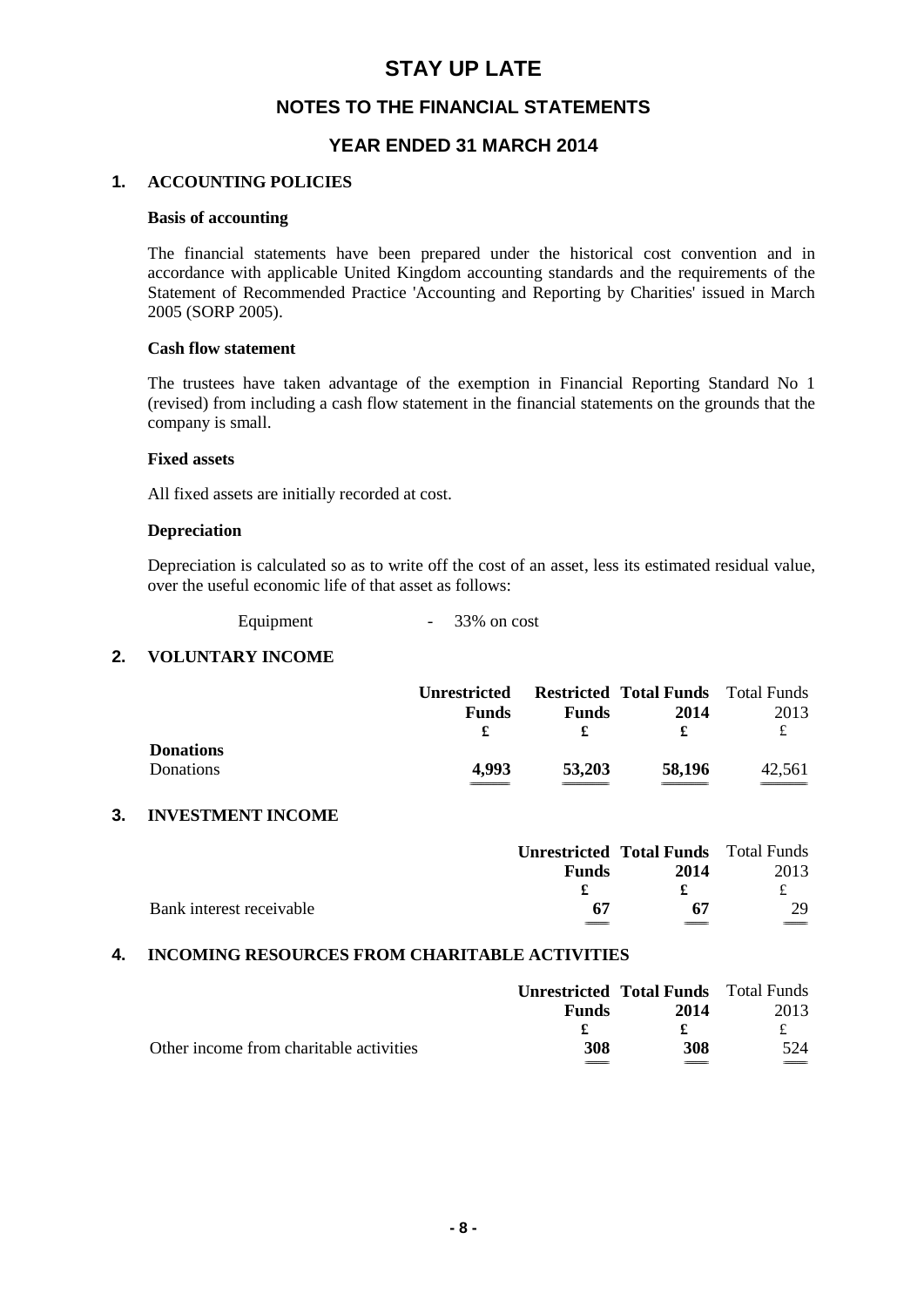## **NOTES TO THE FINANCIAL STATEMENTS**

## **YEAR ENDED 31 MARCH 2014**

### **5. COSTS OF CHARITABLE ACTIVITIES BY FUND TYPE**

|               | <b>Unrestricted</b> |              | <b>Restricted Total Funds</b> Total Funds |        |
|---------------|---------------------|--------------|-------------------------------------------|--------|
|               | <b>Funds</b>        | <b>Funds</b> | 2014                                      | 2013   |
|               |                     |              |                                           |        |
| Support costs | 3.637               | 30.175       | 33.812                                    | 10.795 |
|               |                     |              |                                           |        |

### **6. COSTS OF CHARITABLE ACTIVITIES BY ACTIVITY TYPE**

|    |                                             | costs       | <b>Support Total Funds</b><br>2014 | <b>Total Funds</b><br>2013<br>$\mathbf f$ |
|----|---------------------------------------------|-------------|------------------------------------|-------------------------------------------|
|    | Cost of providing charitable services       | £<br>33,812 | £<br>33,812                        | 10,795                                    |
| 7. | NET INCOMING RESOURCES FOR THE YEAR         |             |                                    |                                           |
|    | This is stated after charging:              |             |                                    |                                           |
|    | Depreciation                                |             | 2014<br>£<br>1,896                 | 2013<br>£<br>191                          |
| 8. | <b>STAFF COSTS AND EMOLUMENTS</b>           |             |                                    |                                           |
|    | <b>Total staff costs were as follows:</b>   |             | 2014<br>£                          | 2013<br>£                                 |
|    | Wages and salaries<br>Social security costs |             | 12,272                             | 2,282                                     |
|    |                                             |             | 12.272                             | 2,282                                     |
|    | <b>Particulars of employees:</b>            |             |                                    |                                           |

The average number of employees during the year, calculated on the basis of full-time equivalents, was as follows:

|                                | 2014  | 2013 |
|--------------------------------|-------|------|
|                                | No    | No.  |
| Number of administrative staff |       |      |
|                                | _____ |      |

No employee received remuneration of more than £60,000 during the year (2013 - Nil).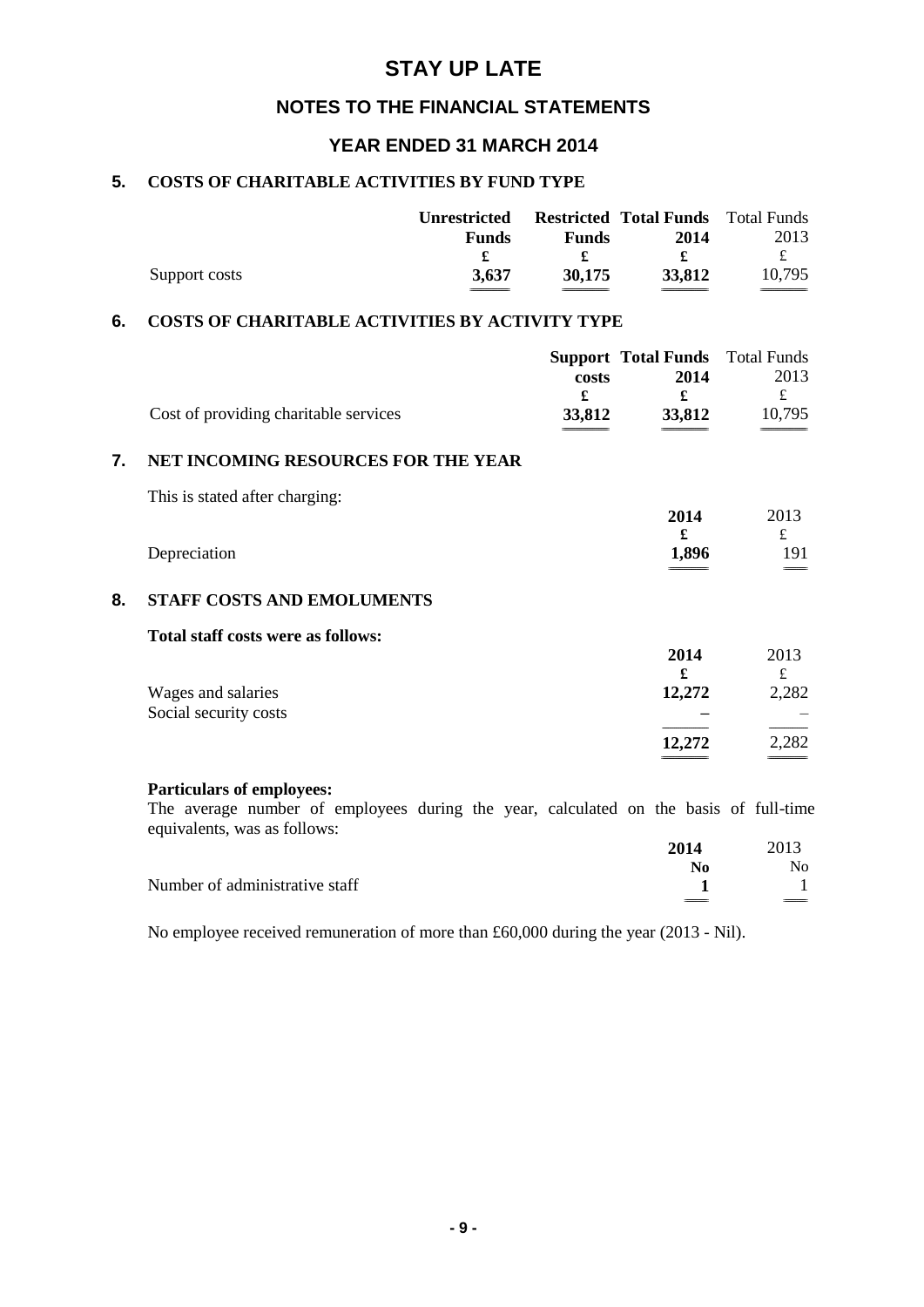# **NOTES TO THE FINANCIAL STATEMENTS**

# **YEAR ENDED 31 MARCH 2014**

### **9. TANGIBLE FIXED ASSETS**

|                                        | <b>Equipment</b><br>£ |
|----------------------------------------|-----------------------|
| <b>COST</b>                            |                       |
| At 1 April 2013<br><b>Additions</b>    | 4,820<br>2,694        |
| <b>At 31 March 2014</b>                | 7,514                 |
| <b>DEPRECIATION</b>                    |                       |
| At 1 April 2013<br>Charge for the year | 191<br>1,896          |
| <b>At 31 March 2014</b>                | 2,087                 |
| <b>NET BOOK VALUE</b>                  |                       |
| <b>At 31 March 2014</b>                | 5,427                 |
| At 31 March 2013                       | 4,629                 |

# **10. CREDITORS: Amounts falling due within one year**

|          | 2014 | 2013   |
|----------|------|--------|
|          | x    | £      |
| Accruals | 300  | 2,281  |
|          | $ -$ | ______ |

### **11. RESTRICTED INCOME FUNDS**

|                    | <b>Balance at</b><br>1 Apr 2013 | <b>Incoming</b><br>resources | Outgoing<br>resources | <b>Balance at</b><br>31 Mar 2014 |
|--------------------|---------------------------------|------------------------------|-----------------------|----------------------------------|
|                    | £                               | £                            | £                     | £                                |
| <b>GIG Buddies</b> | 25,870                          | 29,942                       | (20, 135)             | 35,677                           |
| Kiss my Disco      | 499                             | 5,236                        | (3,469)               | 2,266                            |
| Juke Box           | 5,603                           | 622                          | (2,218)               | 4,007                            |
| Insurance          |                                 | 709                          | (709)                 |                                  |
| <b>ART-IS</b>      |                                 | 16,695                       | (3,645)               | 13,050                           |
|                    | 31,972                          | 53,204                       | (30, 176)             | 55,000                           |
|                    |                                 |                              |                       |                                  |

### **12. UNRESTRICTED INCOME FUNDS**

|               | <b>Balance at</b> | Incoming  | Outgoing  | <b>Balance at</b> |
|---------------|-------------------|-----------|-----------|-------------------|
|               | 1 Apr 2013        | resources | resources | 31 Mar 2014       |
|               |                   |           |           |                   |
| General Funds | 3,884             | 5,368     | (3,638)   | 5,614             |
|               |                   |           |           |                   |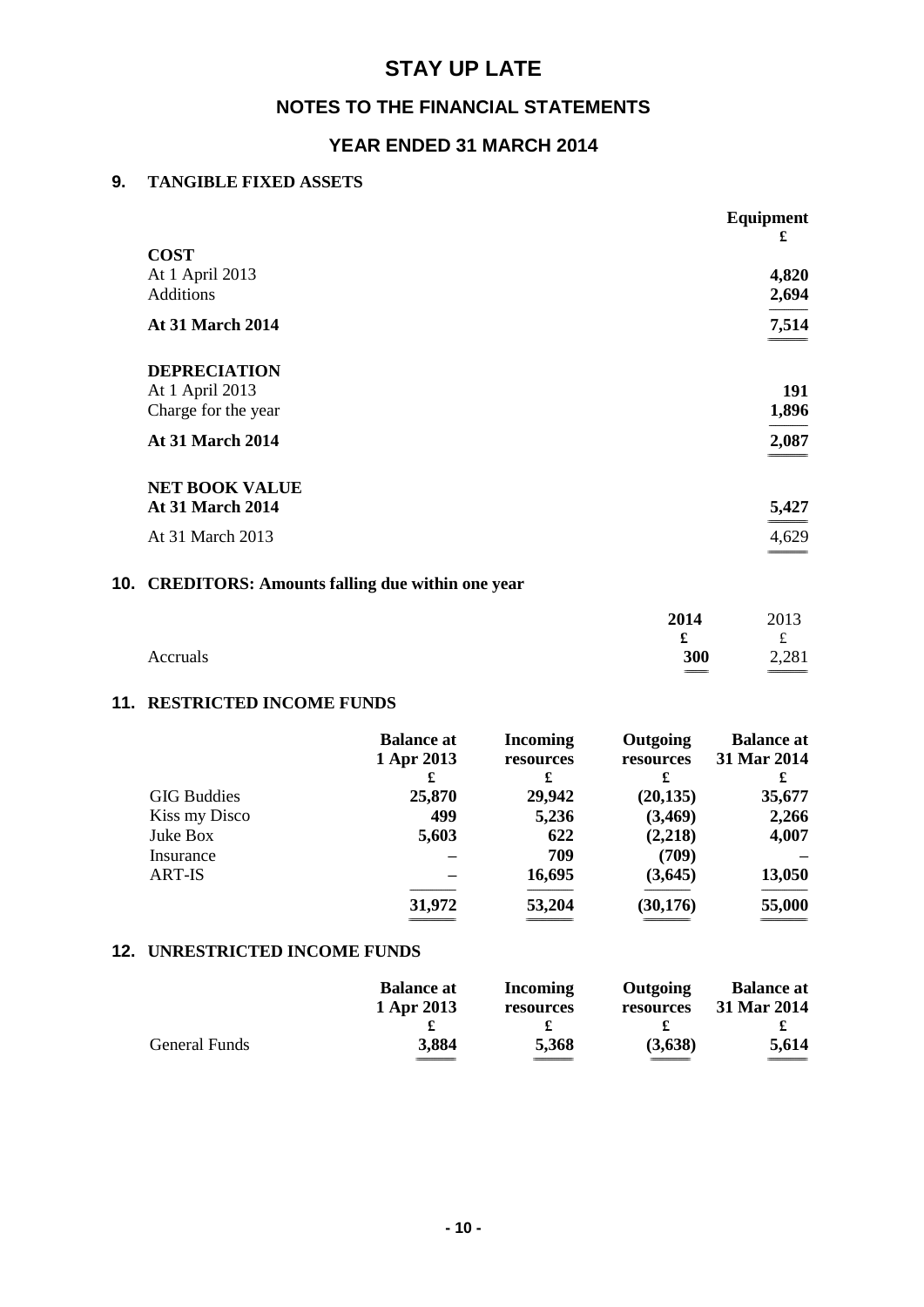# **NOTES TO THE FINANCIAL STATEMENTS**

# **YEAR ENDED 31 MARCH 2014**

### **13. ANALYSIS OF NET ASSETS BETWEEN FUNDS**

|                                  | Net current |              |
|----------------------------------|-------------|--------------|
|                                  | assets      | <b>Total</b> |
|                                  | £           | £            |
| <b>Restricted Income Funds:</b>  |             |              |
| <b>GIG Buddies</b>               | 35,677      | 35,677       |
| Kiss my Disco                    | 2,266       | 2,266        |
| Juke Box                         | 4,007       | 4,007        |
| Insurance                        |             | 13,050       |
|                                  | 41,950      | 55,000       |
| <b>Unrestricted Income Funds</b> | 3,718       | 3,718        |
| <b>Total Funds</b>               | 45,668      | 58,718       |
|                                  |             |              |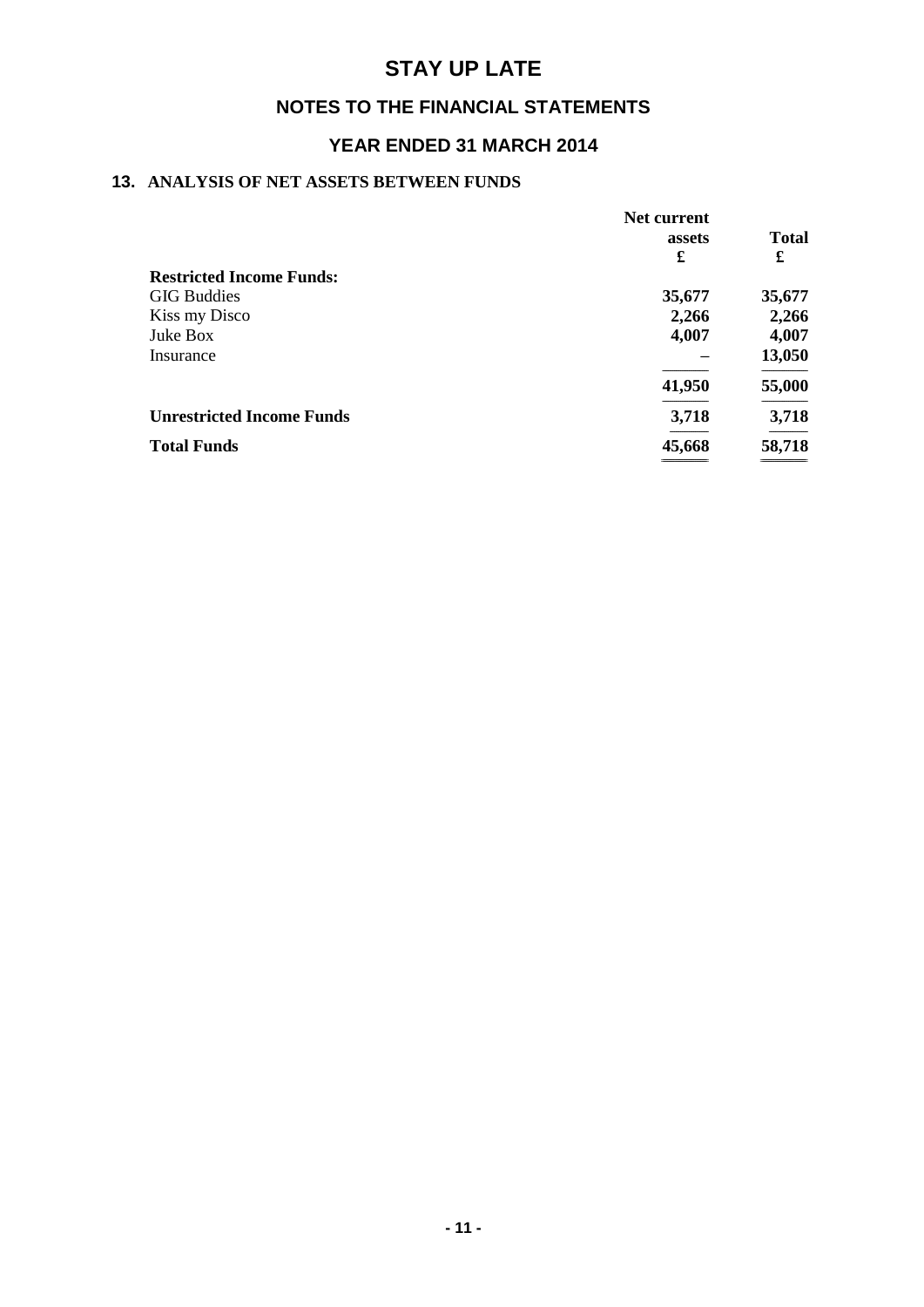**MANAGEMENT INFORMATION**

**YEAR ENDED 31 MARCH 2014**

**The following pages do not form part of the statutory financial statements which are the subject of the independent examiner's report on pages 4 to 5**.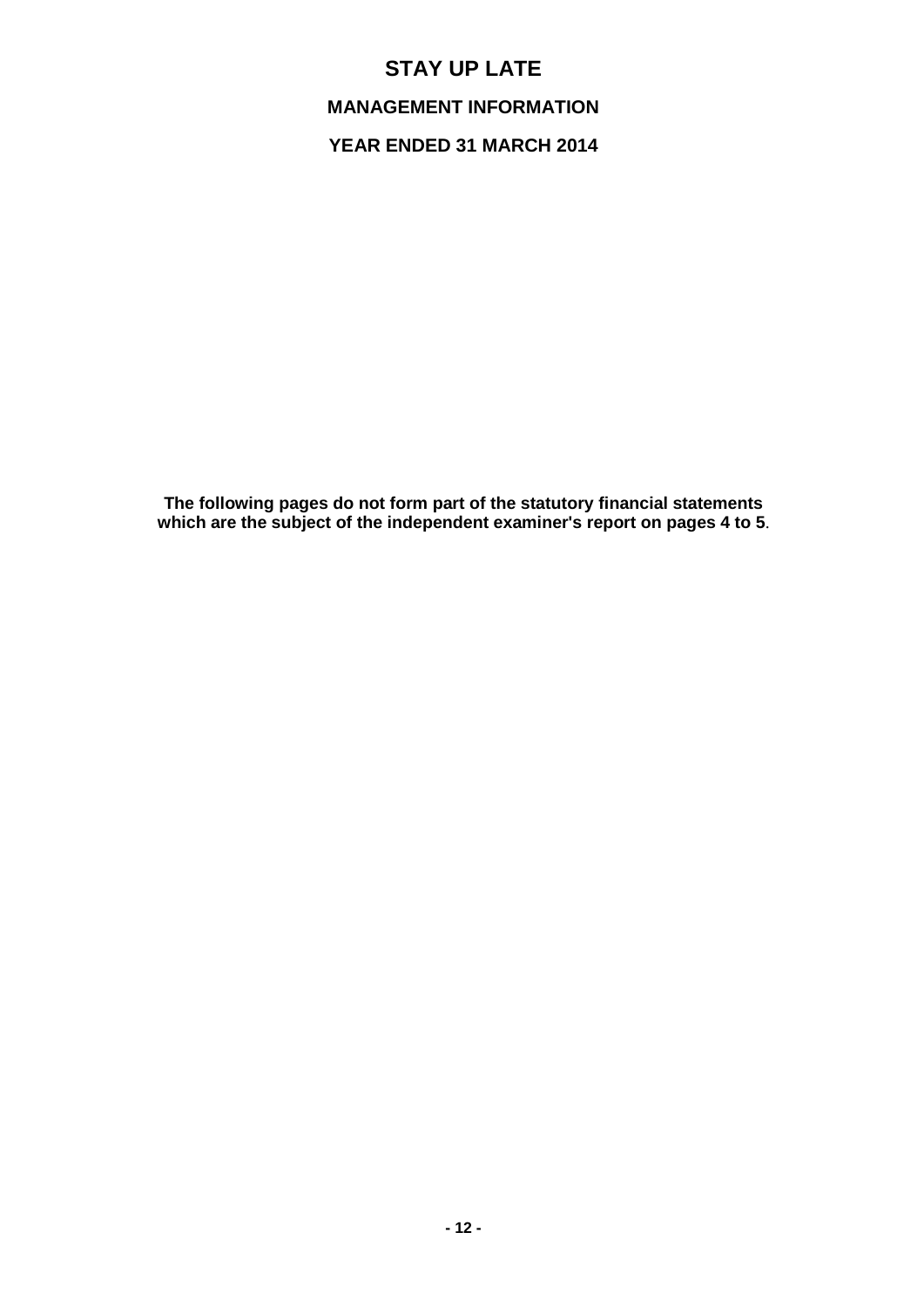# **DETAILED STATEMENT OF FINANCIAL ACTIVITIES**

# **YEAR ENDED 31 MARCH 2014**

|                                               | 2014 |        | 2013      |
|-----------------------------------------------|------|--------|-----------|
|                                               | £    | £      | $\pounds$ |
| <b>INCOMING RESOURCES</b>                     |      |        |           |
| <b>VOLUNTARY INCOME</b>                       |      |        |           |
| Donations                                     |      | 58,196 | 42,561    |
|                                               |      |        |           |
| <b>INVESTMENT INCOME</b>                      |      |        |           |
| Bank interest receivable                      |      | 67     | 29        |
| <b>INCOMING RESOURCES FROM</b>                |      |        |           |
| <b>CHARITABLE ACTIVITIES</b>                  |      |        |           |
| Other income from charitable activities       |      | 308    | 524       |
|                                               |      |        |           |
| <b>TOTAL INCOMING RESOURCES</b>               |      | 58,571 | 43,114    |
|                                               |      |        |           |
| <b>RESOURCES EXPENDED</b>                     |      |        |           |
| <b>CHARITABLE ACTIVITIES</b>                  |      |        |           |
| Staff costs - Wages & Salaries                |      | 12,272 | 2,282     |
| Establishment - Rent                          |      | 1,041  | 310       |
| Establishment - Insurance                     |      | 709    | 890       |
| Motor and travel costs - Other                |      | 3,374  |           |
| Professional - Accountancy fees               |      | 313    | 53        |
| Office expenses - Telephone                   |      | 595    |           |
| Office expenses - Other                       |      | 862    | 762       |
| Depreciation                                  |      | 1,896  | 191       |
| Equipment                                     |      | 322    | 27        |
| IT costs                                      |      | 1,076  | 898       |
| Marketing and advertising                     |      | 4,355  | 3,576     |
| Other expenses                                |      | 5,486  | 1,806     |
| Volunteer expenses                            |      | 285    |           |
| Training                                      |      | 1,226  |           |
|                                               |      | 33,812 | 10,795    |
| <b>TOTAL RESOURCES EXPENDED</b>               |      | 33,812 | 10,795    |
|                                               |      |        |           |
|                                               |      |        |           |
| NET INCOMING RESOURCES FOR THE<br><b>YEAR</b> |      | 24,759 | 32,319    |
|                                               |      |        |           |